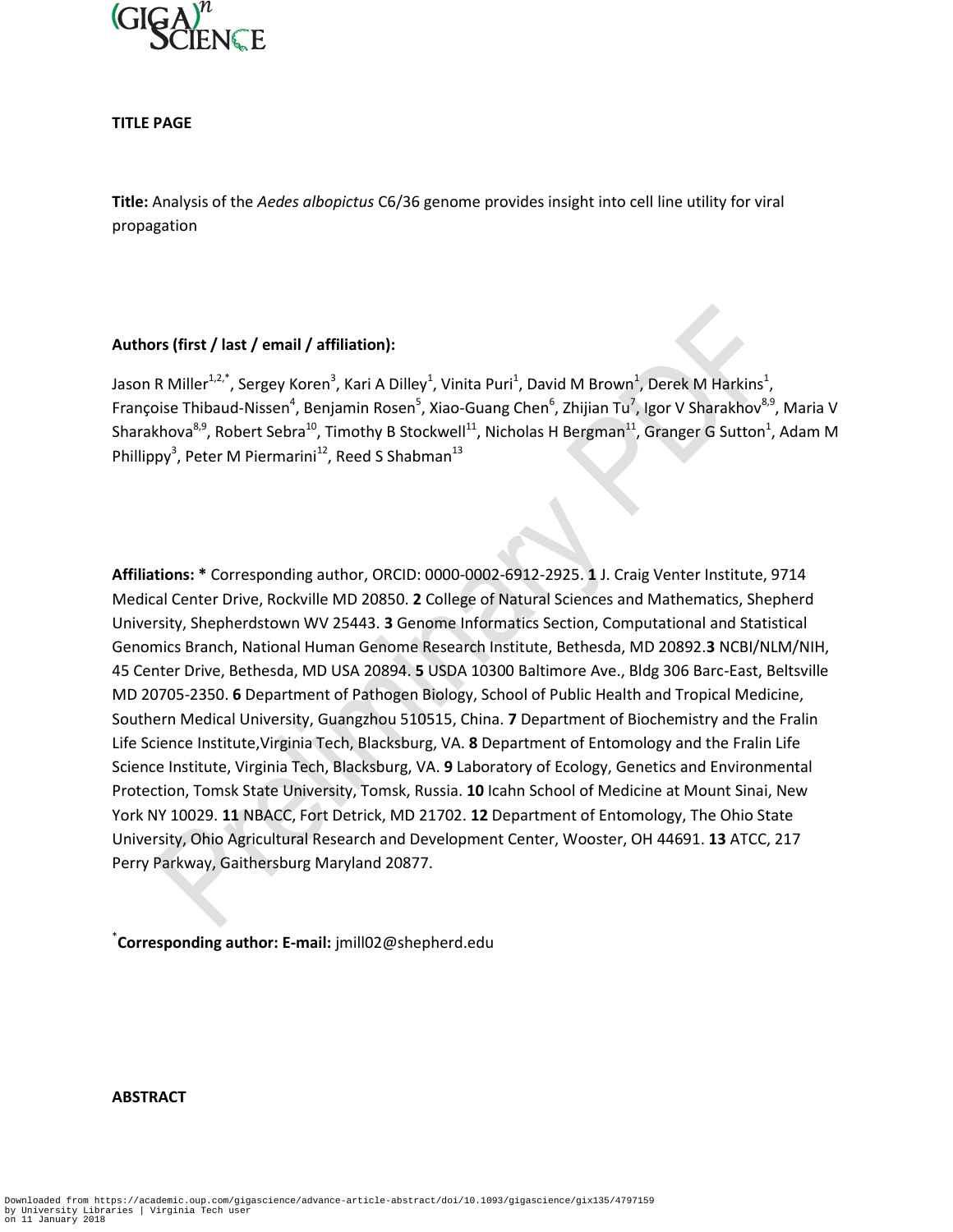

**Background:** The 50-year old *Aedes albopictus* C6/36 cell line is a resource for the detection, amplification, and analysis of mosquito-borne viruses including Zika, dengue, and chikungunya. The cell line is derived from an unknown number of larvae from an unspecified strain of *Aedes albopictus* mosquitoes. Toward improved utility of the cell line for research in virus transmission, we present an annotated assembly of the C6/36 genome.

**Results:** The C6/36 genome assembly has the largest contig N50 (3.3 Mbp) of any mosquito assembly, presents the sequences of both haplotypes for most of the diploid genome, reveals independent null mutations in both alleles of the Dicer locus, and indicates a male-specific genome. Gene annotation was computed with publicly available mosquito transcript sequences. Gene expression data from cell line RNA sequence identified enrichment of growth-related pathways and conspicuous deficiency in aquaporins and inward rectifier K<sup>+</sup> channels. As a test of utility, RNA sequence data from Zika-infected cells was mapped to the C6/36 genome and transcriptome assemblies. Host subtraction reduced the data set by 89%, enabling faster characterization of non-host reads.

**Conclusions:** The C6/36 genome sequence and annotation should enable additional uses of the cell line to study arbovirus vector interactions and interventions aimed at restricting the spread of human disease.

### **KEYWORDS**

*Aedes albopictus* C6/36 cell line genome assembly

#### **BACKGROUND**

Insect cell lines such as Aag2 and C6/36 are critical platforms for insect biology and virology. The *Aedes albopictus* clone C6/36 (ATCC CRL-1660) cell line is commonly used for detection, propagation, and analysis of arboviruses, including antibody-based detection of viruses in saliva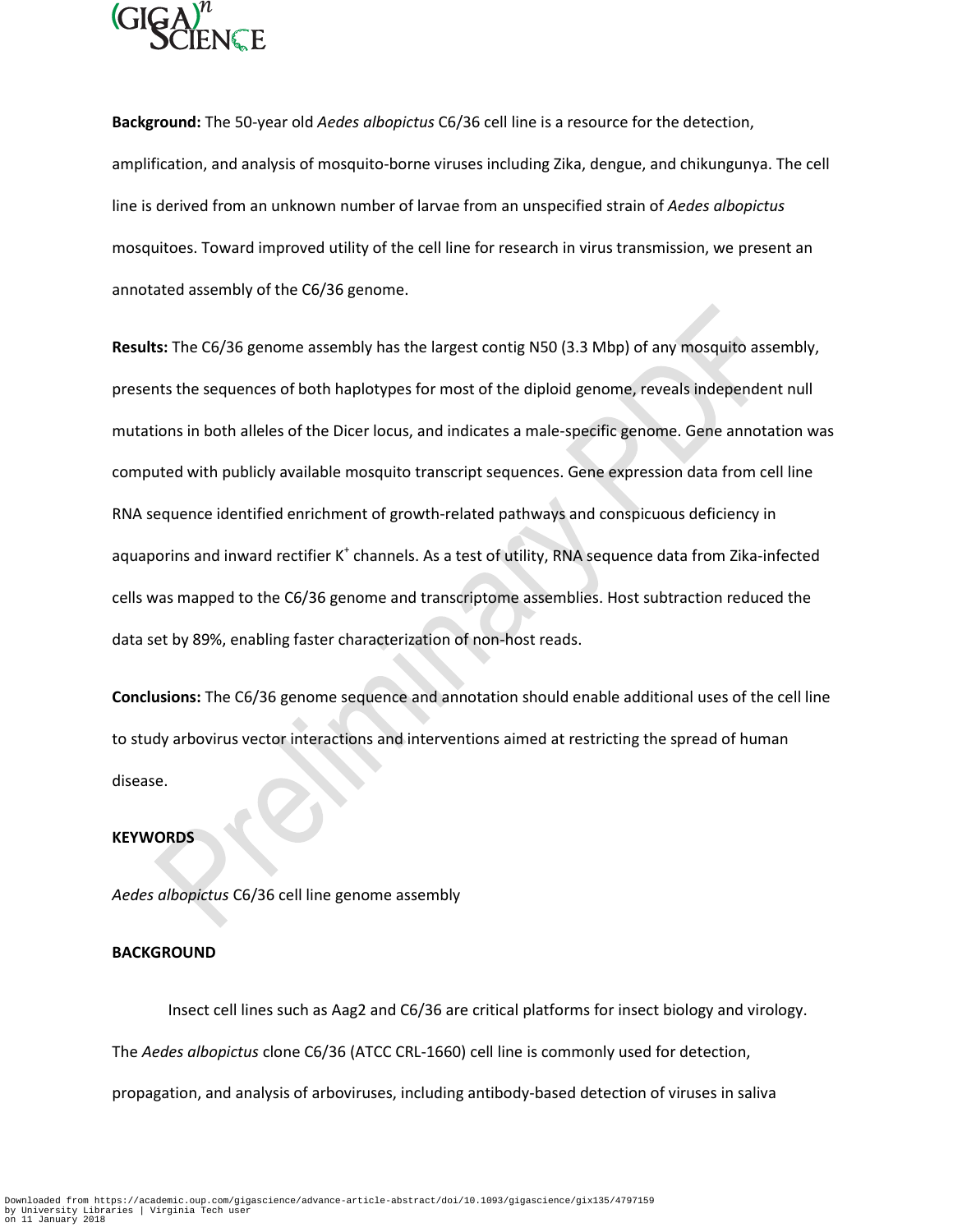

[reviewed in [1]]. C6/36 cells have a short population doubling time and are permissive to infection by mosquito-transmitted viruses across members of the *Togaviridae*, *Flaviviridae*, and *Bunyaviridae* families. In particular, C6/36 cells are used to study viruses that pose significant threats to human health, including Zika, dengue, chikungunya. Virus propagation in C6/36 cells guides the rational development of vaccines and therapeutics. PubMed [2] lists 671 publications with C6/36 in the title or abstract.

The progenitor of the C6/36 cell line was established in 1967 from freshly hatched *Aedes albopictus* larvae of unspecified ancestry [3]. The C6/36 subclone was selected for its uniformly high virus yield and was shown to retain a diploid karyotype with 2n=6 chromosomes in a majority of cells [4]. The similar or equivalent ATC-15 cells [1] were shown to be diploid [5] and to have more chromosomal abnormalities after 110 passages than after 17 [6]. The C6/36 cell line, available through the American Type Culture Collection (ATCC, Manassas VA) is described as maintaining a diploid chromosome number and being non-anchorage dependent and non-tumorigenic [7]. Despite the widespread use of this cell line to both propagate arboviruses and to use them as a tool to study virusmosquito interactions, little has been published about features that differentiate the cell line genome from that of *Aedes albopictus* mosquitoes.

Two strains of *A. albopictus* have published genomes, both of which were sequenced on Illumina platforms and assembled with the SOAPdenovo assembler [8]. Sequencing of the Italian Fellini aka Rimini strain yielded small contigs with N50 < 1 Kbp [9]. The assembly of a Foshan female from China [10] as provided in VectorBase [11] version AaloF1, has a 1.92 Gbp scaffold span, 1.78 Gbp contig span, and 18.4 Kbp contig N50. A third strain was analyzed for its genomic repeats using a pipeline called dnaPipeTE that runs on Illumina reads [12]. The *A. aegypti* Liverpool genome was assembled to draft status from Sanger reads [13] and later de-duplicated (removing putative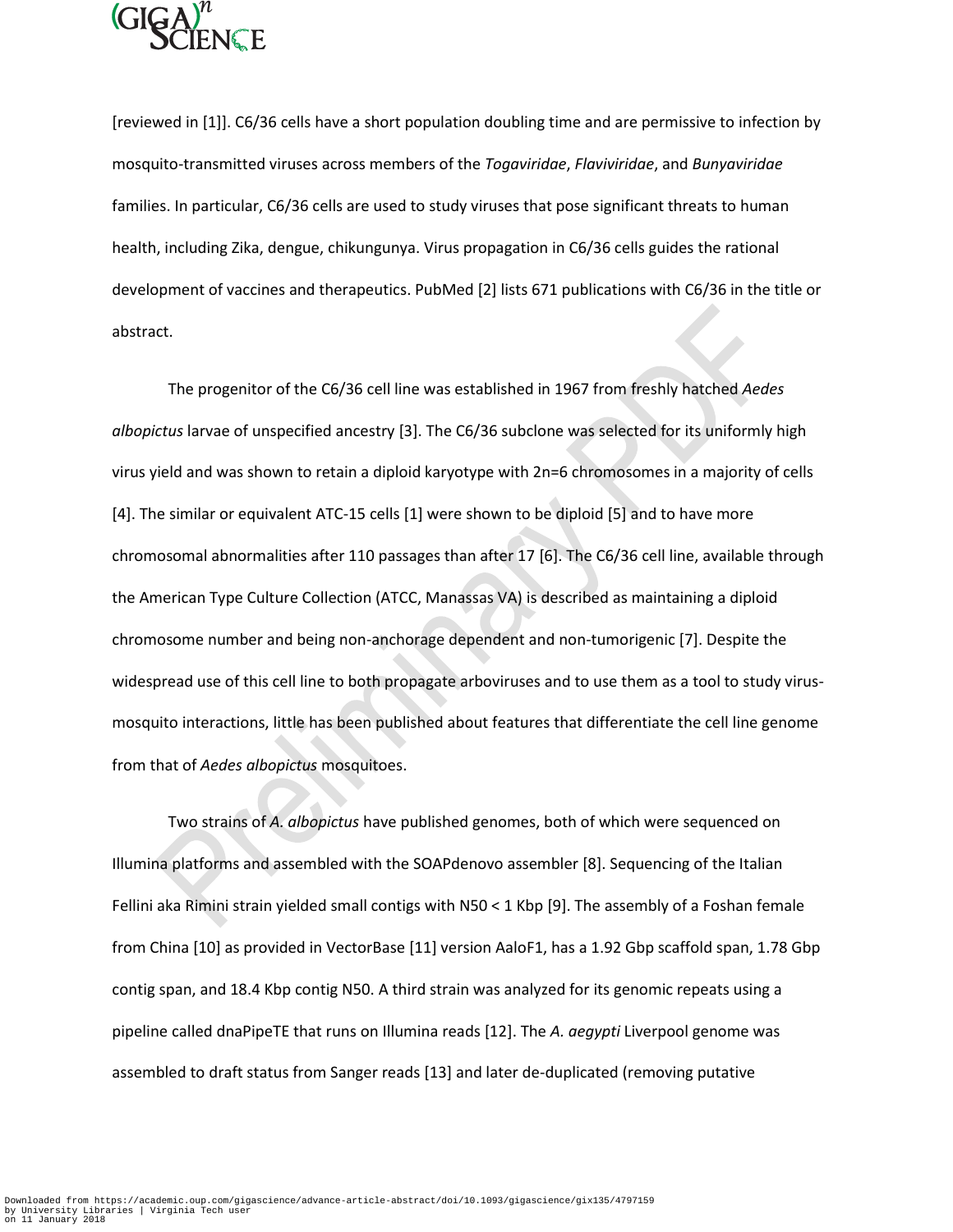

redundant contigs) and extended to chromosome-length scaffolds with Hi-C technology [14]. The 2014 update in VectorBase has an 82 Kbp contig N50. Using these assemblies, the within-genus divergence between *A. albopictus* and *A. aegypti* was estimated at 71.4 mya [10]. High population heterozygosity has been recognized in mosquitoes for over 35 years [15], indicating the C6/36 cells could harbor a heterozygous genome.

Recent advances in DNA sequencing technology have enabled the generation of megabasescale contigs. The Pacific BioSciences (PacBio, Menlo Park CA) and Oxford Nanopore (Oxford UK) single-molecule sequencing platforms can generate reads in excess of 10 Kbp. Due to its randomness, the high base call error in PacBio reads can be overcome by using sequencing depths in the 50X range [16]. New assembly algorithms targeting deep-coverage PacBio data have separated the haplotypes from heterozygous regions of diploid genomes [17].

Here we describe findings for the *Aedes albopictus* C6/36 cell line including its karyotype, the assembly of its genome from PacBio sequence, an analysis of the haplotype separation in contigs, the gene annotation based on public mosquito RNA sequence, and analysis of gene expression based on cell line RNA. We also demonstrate use of the genome and transcriptome for the purpose of subtracting host sequence during an RNA sequencing assay for viruses. The sequence data were previously deposited in public databases to facilitate research on Zika and other viruses commonly transmitted by *Aedes albopictus* and studied in C6/36 cell lines.

### **DATA DESCRIPTION**

The assembly of the genome sequence is available at NCBI [18] under accession GCA\_001876365.2. The contig accessions start at MNAF02000000; equivalent RefSeq accessions are listed in **Table S18**. The annotation describing the transcripts and genes is available at NCBI under *Aedes albopictus* Annotation Release 101. The sequencing reads used to generate, validate, and analyze the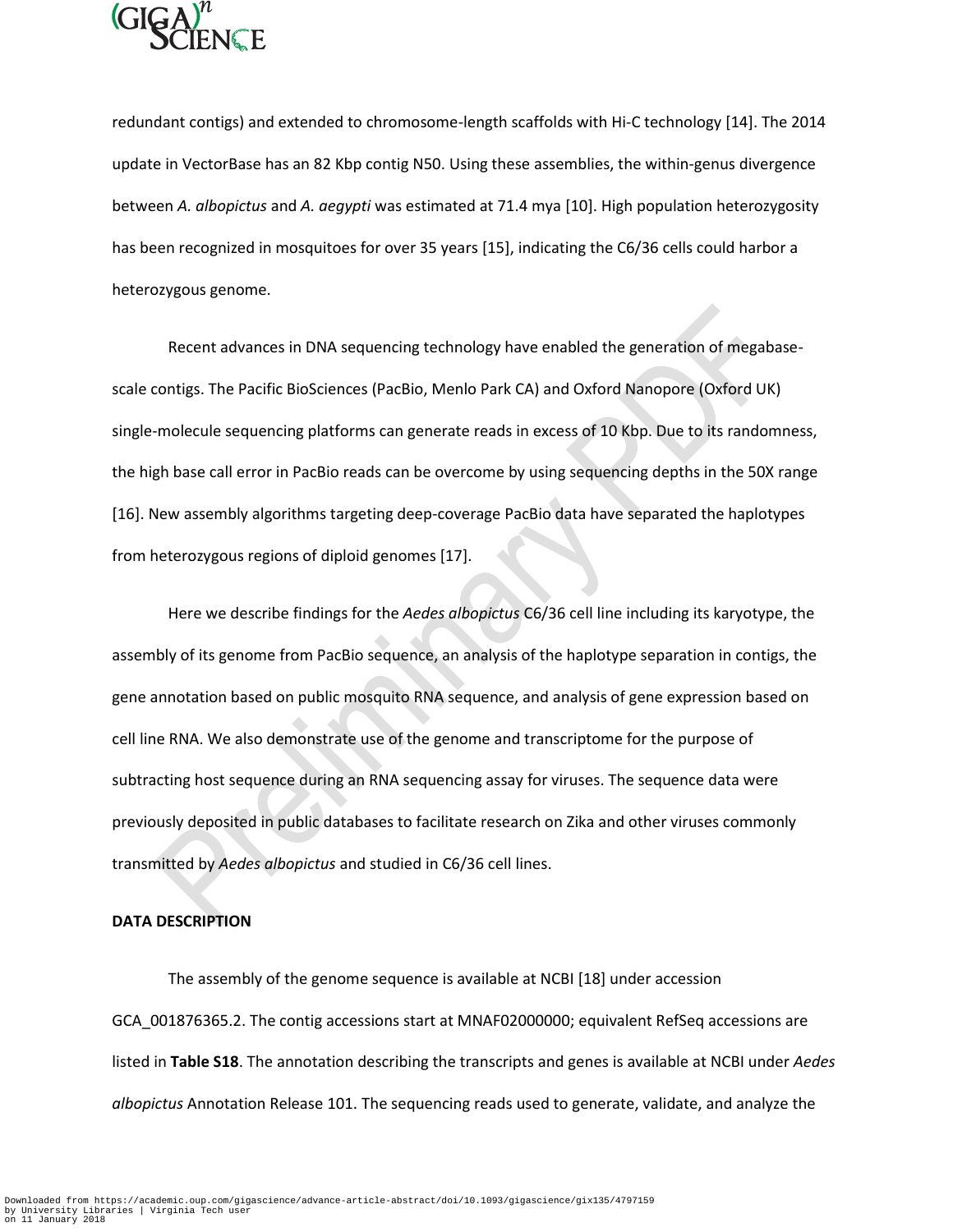

assembly are available at NCBI SRA; see **Table S1 and S2** for accessions. The assembly and annotation are also available at VectorBase [11] under the name canu\_80X\_arrow2.2.

#### **ANALYSIS**

C6/36 cells, obtained from ATCC (CRL-1660) and cultured at JCVI, were subjected to visual analysis of stained metaphase chromosomes to ascertain the karyotype. All cells examined displayed the three metacentric chromosomes expected of mosquito cells. A majority of cells also displayed additional chromosomes, as shown in **Figure 1**, and the specific composition varied per cell. This analysis suggested variable and cell-specific partial duplications of chromosomes. Notably, a whole-genome duplication was not indicated.

# *Sequencing and assembly generate large contigs*

Genomic long-read sequencing for assembly generated 161 Gbp in 17.9M total reads providing 147 Gbp in 12.4 M reads 5 Kbp or longer and 107 Gbp in 7.10 M reads 10 Kbp or longer. See **Table S1** for accessions. Genomic short-read sequencing for analysis generated 45.8 Gbp in 152 M pairs of 2x150bp reads. Transcript sequencing yielded 16.6 Gbp in 27.7 M pairs of 2x300bp partially overlapping reads. See **Table S2** for accessions.

Ten candidate assemblies were generated by combinations of four software packages: either the Falcon or the Canu assembler [17, 19], followed by zero to two iterations of either the Quiver or Arrow consensus polisher [20]. As shown in **Table S3**, the ten resulting assemblies had similar size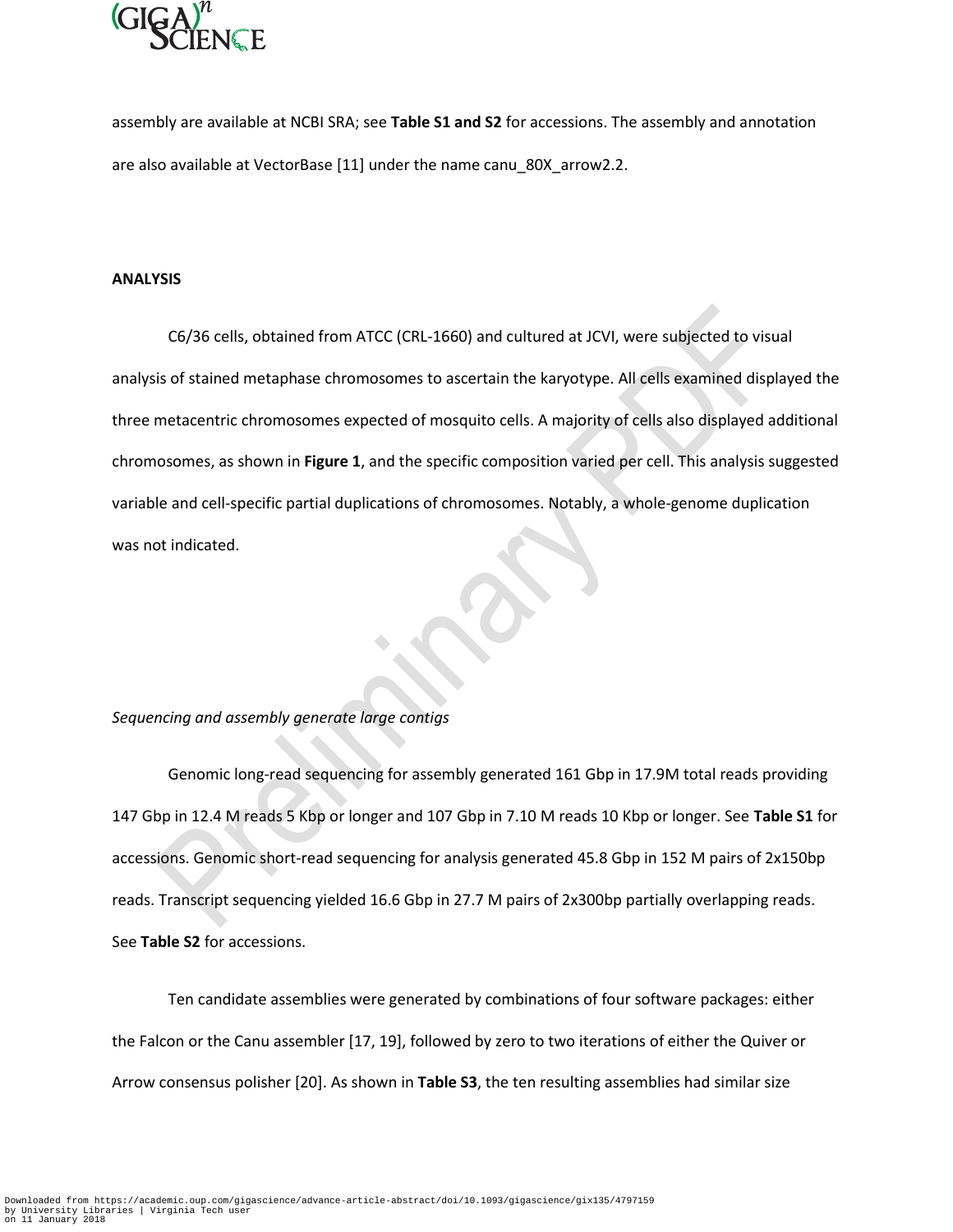

profiles. The sum of bases was 2.25 Gbp in all assemblies. The average long-read coverage was 72X. Each assembly mapped 93% of the 20X paired short reads, which had not been used during assembly; see **Table S4**. Local alignments aligned the assemblies' entire spans in large segments. For example, the contigs of Falcon and Canu after 2 rounds of Arrow each, had 2.24 Gbp in alignments of at least 99% sequence identity, and these aligned spans had 630 Kbp N50.

The assembly chosen for downstream analysis was the one from Canu plus two rounds of Arrow because its 93.2% short-read map rate was highest by a small margin. This assembly had a total span of 2.247 Gbp in 2,434 contigs and a contig N50 of 3.304 Mbp; see **Table S5**. This assembly is available in GenBank with accession GCA\_001876365.2. To our knowledge, the C6/36 contig N50 exceeds that of any other assembly of any mosquito or mosquito cell line genome, though some other assemblies offer scaffolds and chromosome mappings in addition to contigs; see **Table S6**.

Accuracy of the C6/36 consensus was inferred from the mapping of short reads, which were not used to generate the assembly. The mapped reads covered 98.98% of assembled bases and confirmed 99.30% of aligned bases; 74.66% of mapped reads aligned end-to-end with zero mismatches and indels. These results are consistent with prior analyses, *e.g.* 99.98% identity to the *Drosophila melanogaster* reference achieved by a Canu+Quiver assembly of 90X P5C3 PacBio [19].

### *Dissimilarity with other mosquito assemblies*

The C6/36 assembly was compared to *Aedes albopictus* Foshan [10]. The C6/36 contig span is 28% larger. Global alignments spanned 816 Mbp (stringent) or 1.44 Gbp (permissive) of both assemblies; see **Table S7**. Local alignments covered 692 Mbp of Foshan contigs and 1,028 Mbp of C6/36 contigs; see **Table S8**. Thus, both alignment methods left large portions of both assemblies unaligned. Sequence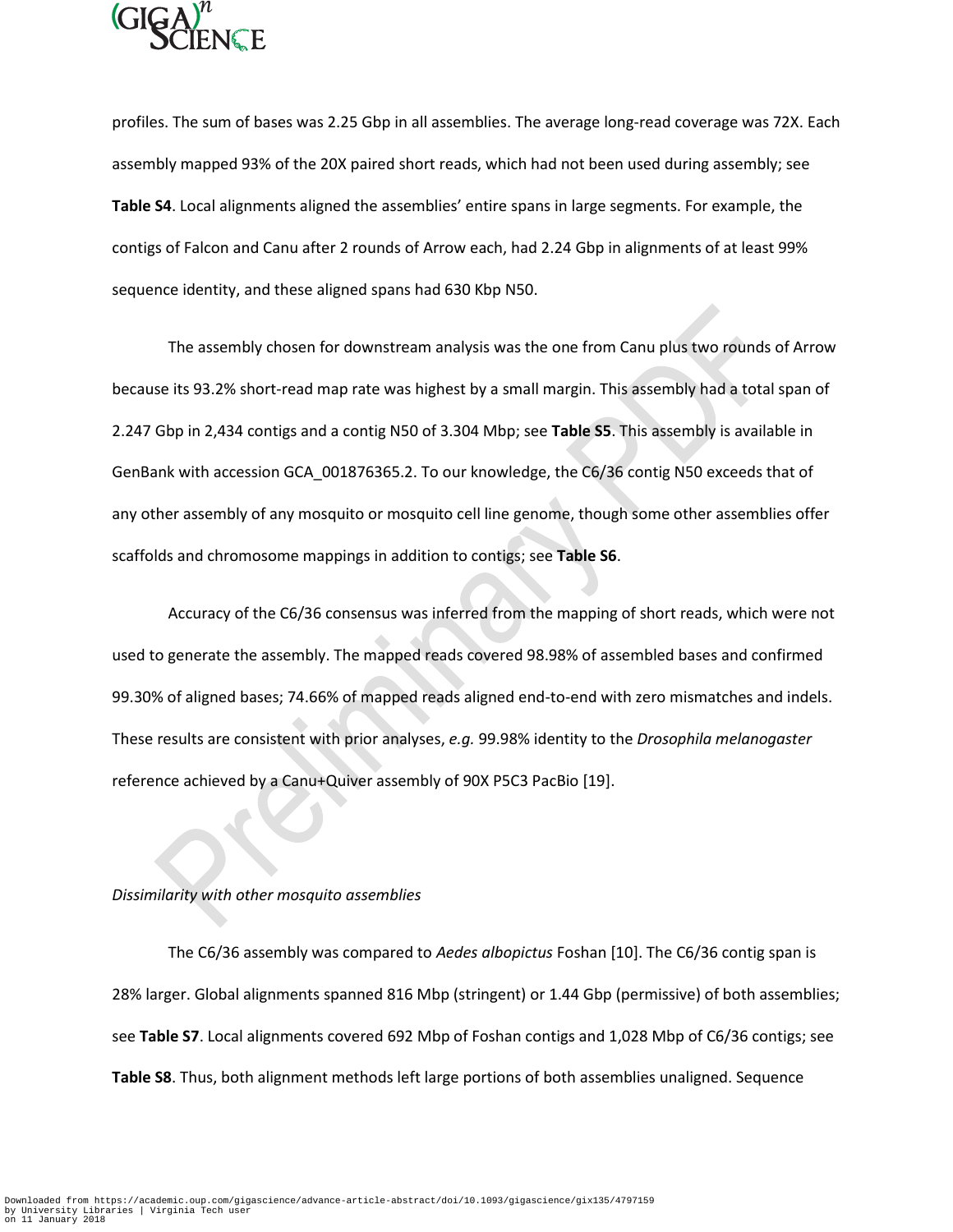

identity within alignments was low. The local alignments with at least 95% sequence identity covered only 373 Mbp of Foshan and 596 Mbp of C6/36. Local alignments covered more of C6/36 than Foshan, indicating that some sequences are present at higher multiplicity in the C6/36 assembly. To explore the Foshan vs. C6/36 genome difference free of the C6/36 assembly, the C6/36 short read pairs were mapped to Foshan contigs. As shown in **Table S9**, 93% of pairs had mapped to C6/36 contigs but only 49% mapped to Foshan contigs. Of pairs not mapped to C6/36, less than 1% mapped to Foshan. These results combine to indicate dissimilarity of the Foshan and C6/36 genomes. It is possible that the cell line is derived from an *A. albopictus* strain that was itself diverged from Foshan. Inter-strain genome size differences had been noted in this species prior to the sequencing era [21].

Inter-species nucleotide alignment was unproductive. Permissive global alignments to *Aedes aegypti* [13, 14] covered only 15% (290 Mbp) of Foshan and 14% (304 Mbp) of C6/36.

C6/36 repeats were detected, characterized, and mapped back to the assembly with the process used for Foshan [10]. As shown in **Table S10**, results were similar to those reported for Foshan. Repeats cover 74% of C6/36 (and 76% of Foshan) and the three most abundant repeat types accounted for 59% of assembled bases (and 60% of Foshan bases). The most abundant repeat types were Unknown, LINE retrotransposon, and DNA transposon in C6/36 (and LINE, LTR retrotransposon, and Other in Foshan).

### *Redundancy indicates haplotype separation*

The Canu assembler can separate haplotype regions having over 2% divergence [19]. Therefore, we evaluated the C6/36 assembly for haplotype separation. The first evaluation used the genomic short reads, which were not used by the assembler. K-mer analysis of the short reads, independent of the assembly, estimated 5.7% heterozygosity within the C6/36 genome and a genome size less than half the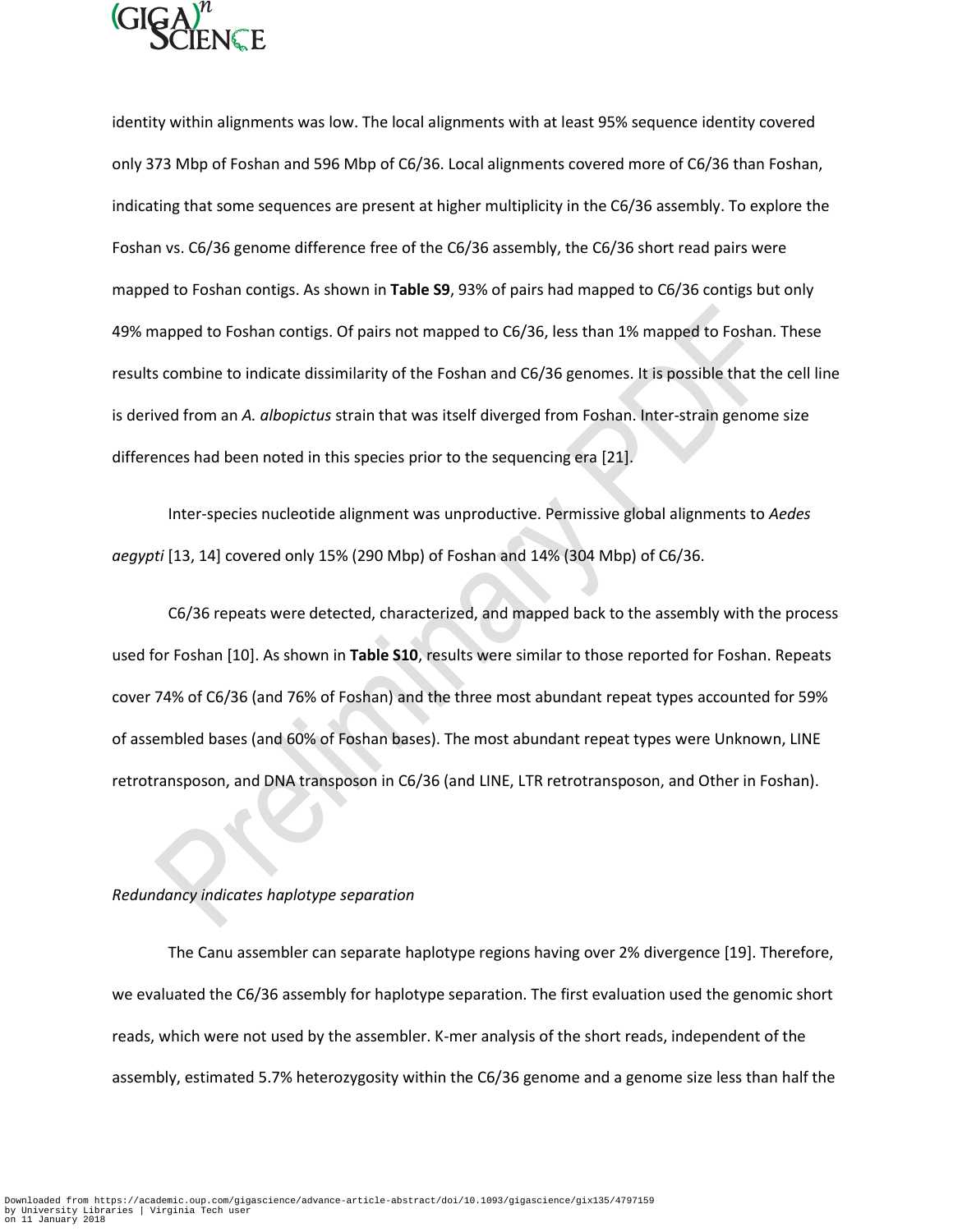

assembled contig span; see **Figure S1a**. Mapping the reads to contigs yielded an overall coverage mode of 18X; see **Figure S1b**. The coverage mode for most individual contigs was also about 18X; see **Figure 2** and **Table S11**. The bimodal coverage is similar to that seen in the *Quercus lobata* (oak) genome assembly, Figure 2B in [22], for which the assembler putatively separated the haplotypes at divergent loci. In C6/36, the 1832 contigs whose mode coverage was in the  $18X \pm 6X$  range collectively span 95.82% of the assembled bases. There is a smaller group of large contigs with mode coverage in the 36X  $\pm$  6X range. These results support the hypothesis that most of the C6/36 diploid genome is represented twice in the assembly, possibly due to haplotype separation at heterozygous loci, such that collapsed sequences from less heterozygous loci attracted twice as much short-read coverage.

Second, the C6/36 assembly was tested for the presence of sequence-similar contigs. After alignment of the nucleotide sequence to itself was inconclusive, short reads were mapped allowing up to 4 maps per pair, and the 15% of read pairs that mapped exactly twice were used to identify paired contigs (PCs), defined here as two contigs sharing at least 10,000 read pairs that mapped twice. This identified the 529 PCs described in **Table S12**. There were 708 contigs in PCs (474 contigs in exactly one PC and maximum 8 PCs for one contig). There were 689 PC contigs with short-read coverage modes in the 18X  $\pm$  6X range (maximum coverage was 51X). The PCs incorporated 1.97 Gbp or 88% of the 2.25 Gbp assembly. Sequence similarity within PCs was low; average 93.5% identity in aligned bases, with 28% of the sequence aligned (274 Mbp in alignments covering 548 Mbp on contigs). Where PC alignments left one contig extending past the other, it was possible to "walk" from PC to PC as illustrated in Figure S2. One walk, involving 9 PCs and 9 contigs, all with 18X ± 6X coverage, spanned about 18 Mbp total; see **Figure S2d.** These walks point to duplicated sequences, longer than individual contigs, that are present twice with low similarity, with each copy represented within a different group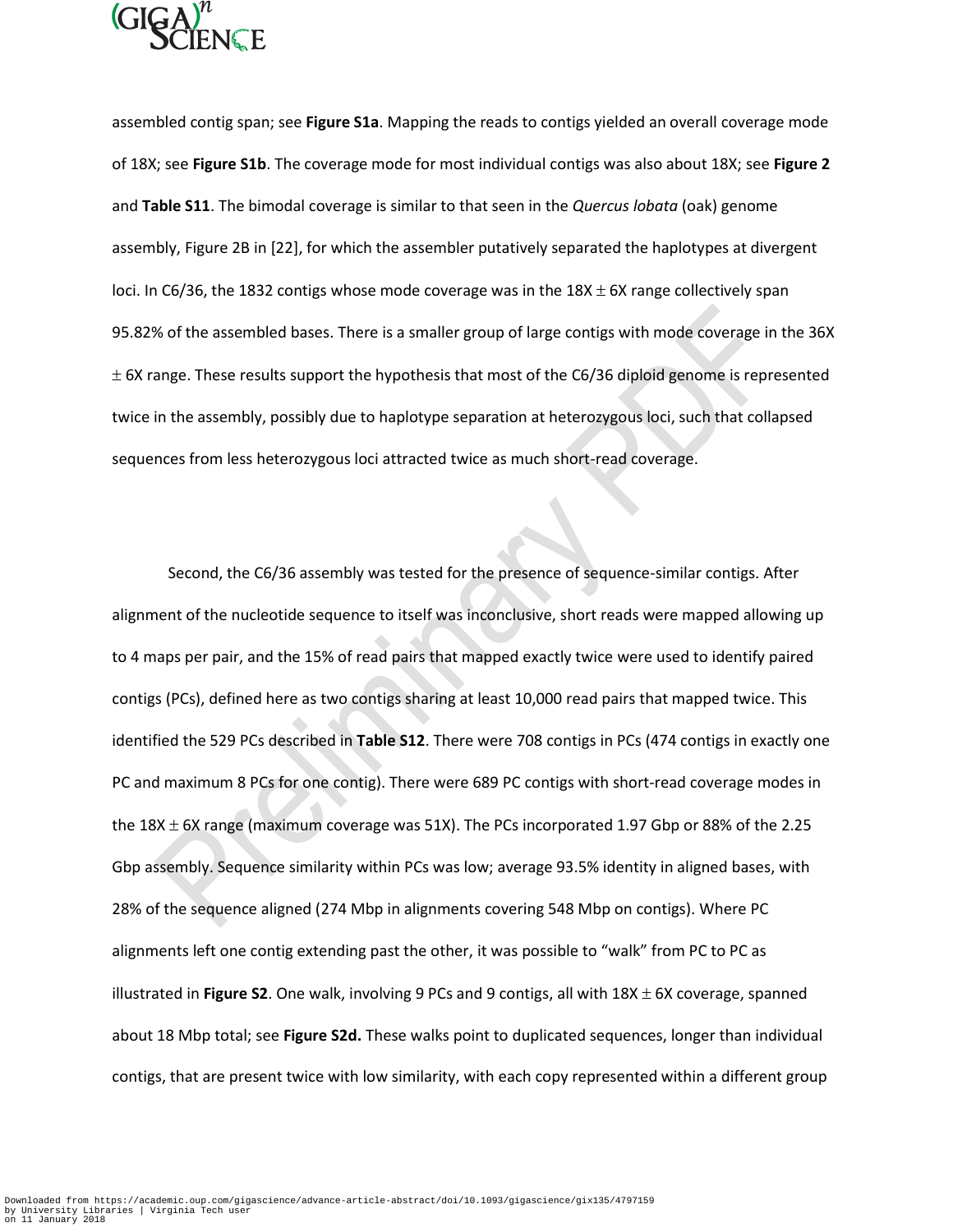

of adjoining contigs. Since PCs incorporate most of the assembly, the duplication most likely represents spans from homologous chromosomes that were assembled to into separate contigs.

As a third evaluation, the C6/36 contigs were subjected to BUSCO analysis [23] using genes thought to have single-copy orthologs across arthropods. Of 2624 genes found in contigs, 64% appeared as two instances. As shown in **Table 1**, 99.6% of two-instance genes involved  $18X \pm 6X$  contigs. There was a significant association of genes having 2 instances in the assembly and having all instances on 18X 6X contigs (Fisher's exact test, p<0.01, **Table S14**). Thus, the gene duplication mirrors the redundancy observed in PCs.

| Number           |       | Genes          | Genes        | Genes only | Genes only     | Instances  | <b>Instances</b> | Instances      |
|------------------|-------|----------------|--------------|------------|----------------|------------|------------------|----------------|
| of               | Genes | on contigs     | on contigs   | on contigs | on contigs     | on contigs | on contigs       | on other       |
| <b>Instances</b> | Found | with 18X       | with 36X     | with 18X   | with 36X       | with 18X   | with 36X         | contigs        |
| 1                | 825   | 704            | 113          | 704        | 113            | 704        | 113              | 8              |
| $\overline{2}$   | 1,668 | 1,662          | 57           | 1,600      | $\overline{2}$ | 3,262      | 59               | 15             |
| 3                | 98    | 98             | 9            | 80         | $\mathbf 0$    | 275        | 10               | $\overline{9}$ |
| 4                | 24    | 24             | $\mathbf{1}$ | 23         | $\mathbf 0$    | 94         | $\overline{2}$   | $\mathbf 0$    |
| $5$ to $8$       | 9     | $\overline{9}$ | $\mathbf 0$  | 9          | $\mathbf 0$    | 57         | $\mathbf 0$      | $\mathbf{0}$   |
| Total            | 2,624 | 2,497          | 180          | 2,416      | 115            | 4,392      | 184              | 32             |

**Table 1**. BUSCO gene analysis. BUSCO genes are presumed single-copy in eukaryotic genomes but most occur twice in the C6/36 assembly. BUSCO arthropod genes were searched against C6/36 contigs. Two instances were found for 1668 genes. The genes were further evaluated for whether any of their instances occurred contigs with short-read coverage in the  $18X \pm 6X$  or  $36X \pm 6X$  range. These coverage values suggest haplotype separation and collapse, respectively, within the contig sequences. Of genes with exactly two instances in the assembly, 1662 (99.6%) had at least one instance on a 18X-range contig, while only 57 had at least one instance on a 36X-range contig. This supports the characterization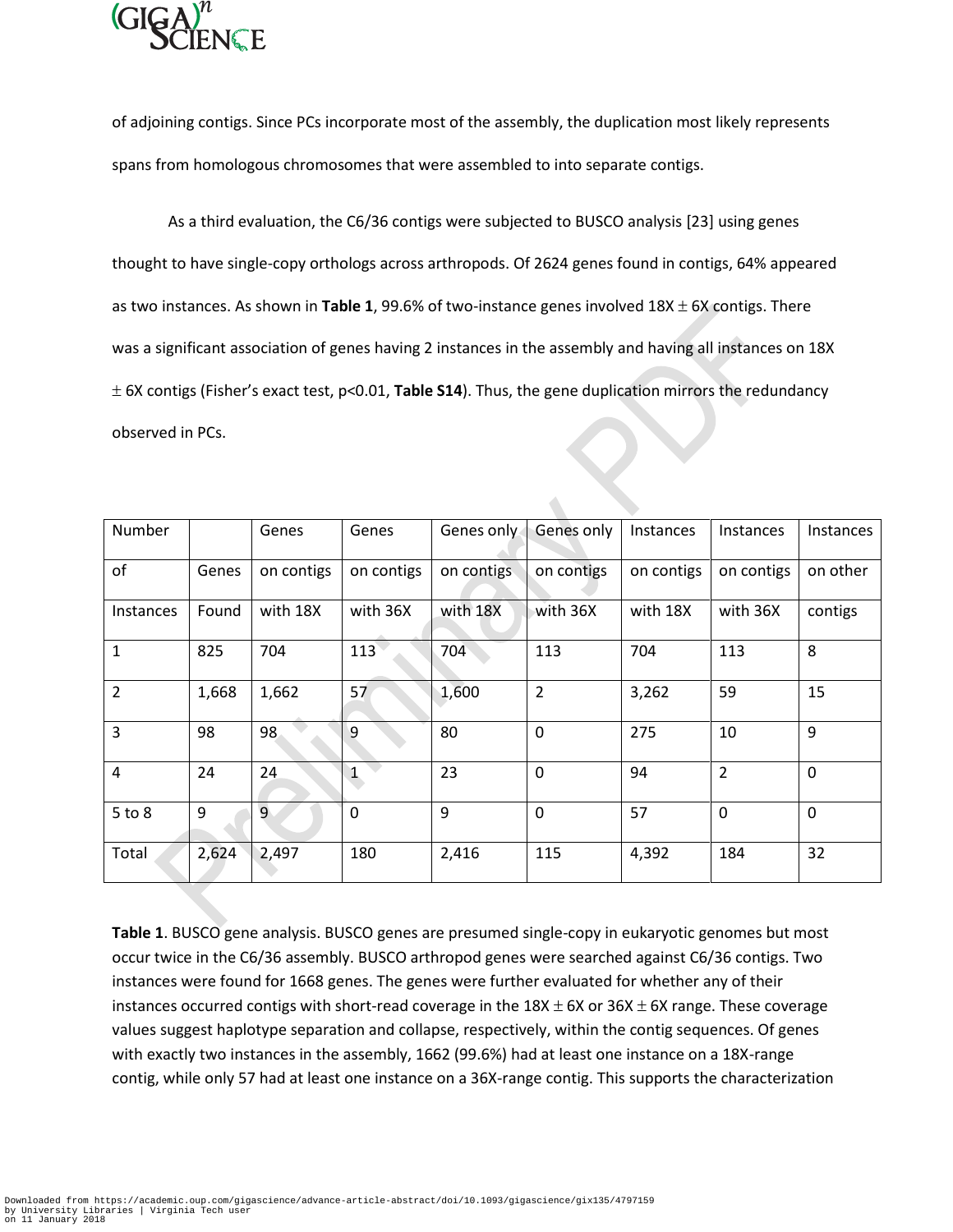

of 18X-range contigs as containing sequences specific to a haplotype. **Table S13** gives the coordinates and short-read coverage of every instance.

The situation appears nuanced for the 825 one-copy genes. Almost 14% of one-copy genes mapped to contigs with  $36X \pm 6X$  coverage, suggesting these genes are on diploid contigs represented by a consensus of two alleles. Another 1% (7 genes) hit contigs with very high (over 40X) coverage, suggesting these genes may be replicated in the genome but underrepresented in the assembly. Most single-copy genes, 85%, mapped to contigs with  $18X \pm 6X$  coverage, similar to the portion that mapped to PC contigs. Genes mapping to only one contig of a PC, suggesting a "missing gene", were inspected further. The mapped loci did not show elevated short-read coverage, as would be expected if the gene were higher copy in the genome than the assembly. The alignments did not involve contig ends, as would be expected if the cognate gene belonged in an assembly gap, or unusual levels of discontinuity. Some "missing genes" actually did have fragmentary alignments, suggesting gene loss. As illustrated in **Table S15**, PC#1, the PC with the most shared short reads, spans 17 BUSCO genes. Its two-copy genes are ordered consistently across 6 Mbp but these are interspersed by 4 genes found on only one or the other of the two contigs, plus one gene with additional copies elsewhere in the assembly. Thus, this PC presents syntenic sequences spanning structural variants and indicates that some single-copy BUSCO genes on  $18X \pm 6X$  contigs are attributable to allele-specific gene loss.

By the three methods of read mapping, contig alignment, and gene finding, we consistently found duplication within the assembly. The results are consistent with a model of a heterozygous genome for which spans from both haplotypes are represented in the assembly. This model predicts the genome size is 52% of the assembly size, or 1.172 Gbp. Alternate models have less support. A whole-genome duplication (WGD) model predicts contig pairs. Not seen previously in mosquitoes, the WGD would have to be specific to the cell line or its ancestral strain. However, the WGD is not apparent in the C6/36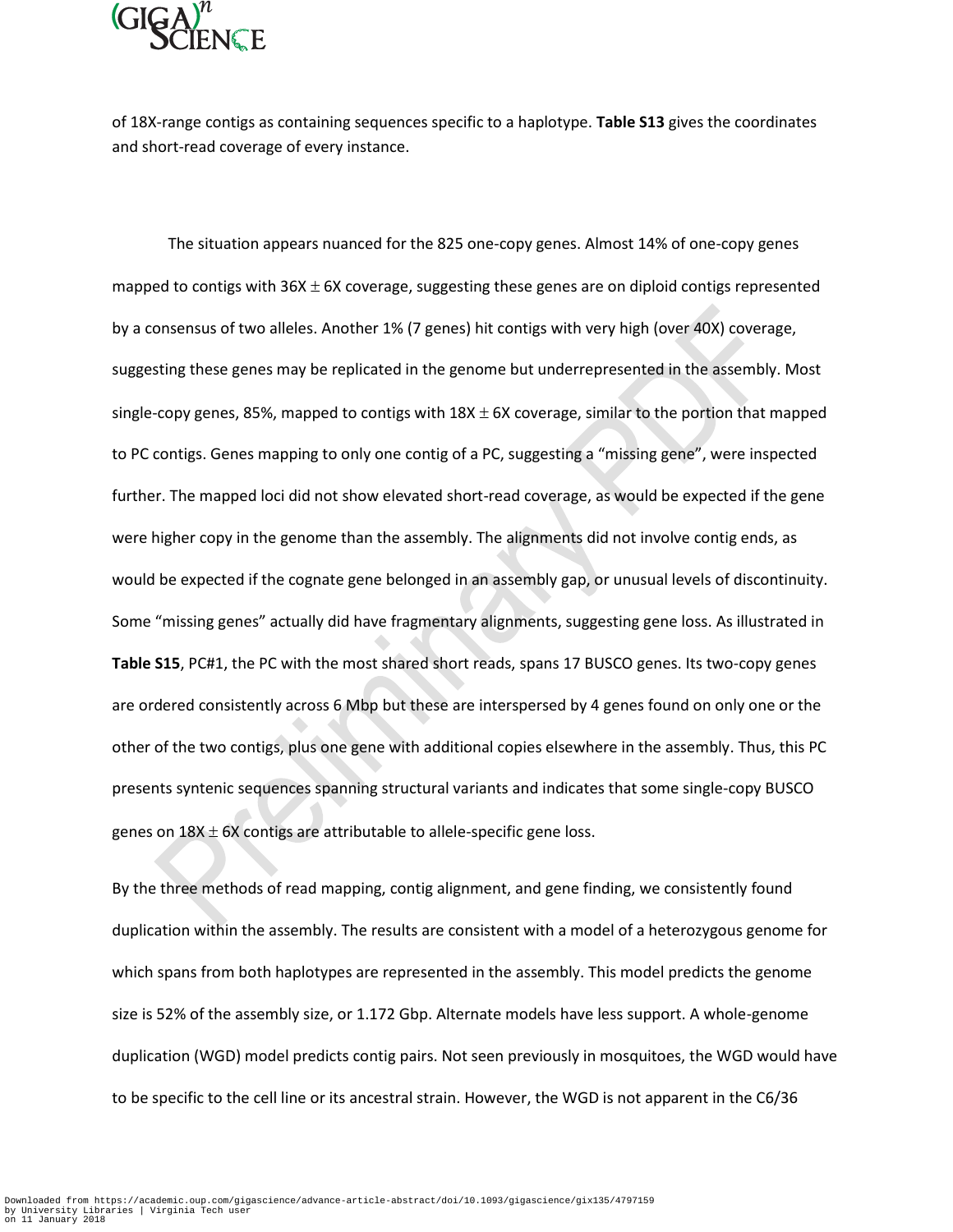

karyotypes and would not by itself predict the high intra-PC heterozygosity. Another model postulates genomic differences between the two lots of cells that were grown and sequenced separately but combined in the assembly. This model predicts the short reads would map preferentially to one contig of each PC since the short reads were derived from one lot exclusively. However, this was not the case. This model also predicts that raw long reads, mapped to contigs for consensus polish, would segregate by lot, but this was not the case (not shown). We conclude that the assembly presents both alleles at most loci. The alleles may or may not be phased, that is, contigs may not consistently derive from the same haplotype along their full lengths.

# *Annotation reveals male-specific Nix, two null forms of Dicer, endogenous virus*

The NCBI RefSeq annotation of contigs yielded 143,606 exons in 38,706 genes of which 28,625 are protein coding. 6,833 genes had variants and there were 42,899 mRNA transcripts. Results are public [24]. The RefSeq protein-coding gene set is 63% larger than the 17,539 protein-coding models described with the *A. albopictus* Foshan assembly [10] and likely includes allelic forms of many genes.

To assess conservation of genes and gene order between *A. albopictus* Foshan and the cell line, LiftOver [25] analysis was applied to these genomes in both directions. Of 27,093 non-overlapping genes tested in C6/36, only 2,190 (8%) were lifted while 17,121 (63%) were split. Of 17,146 nonoverlapping genes tested in Foshan, only 3,364 (20%) were lifted while 8,009 (47%) were split; **Table S16**. This analysis did not reveal high levels of gene-to-gene correspondence between the Foshan and C6/36 assemblies. This analysis may have been limited by the high dissimilarity observed between Foshan and C6/36 contigs, which would occlude context-dependent gene matching, and by consecutive alignments that hopped between homologous contigs, which would confound the recognition of conserved gene order.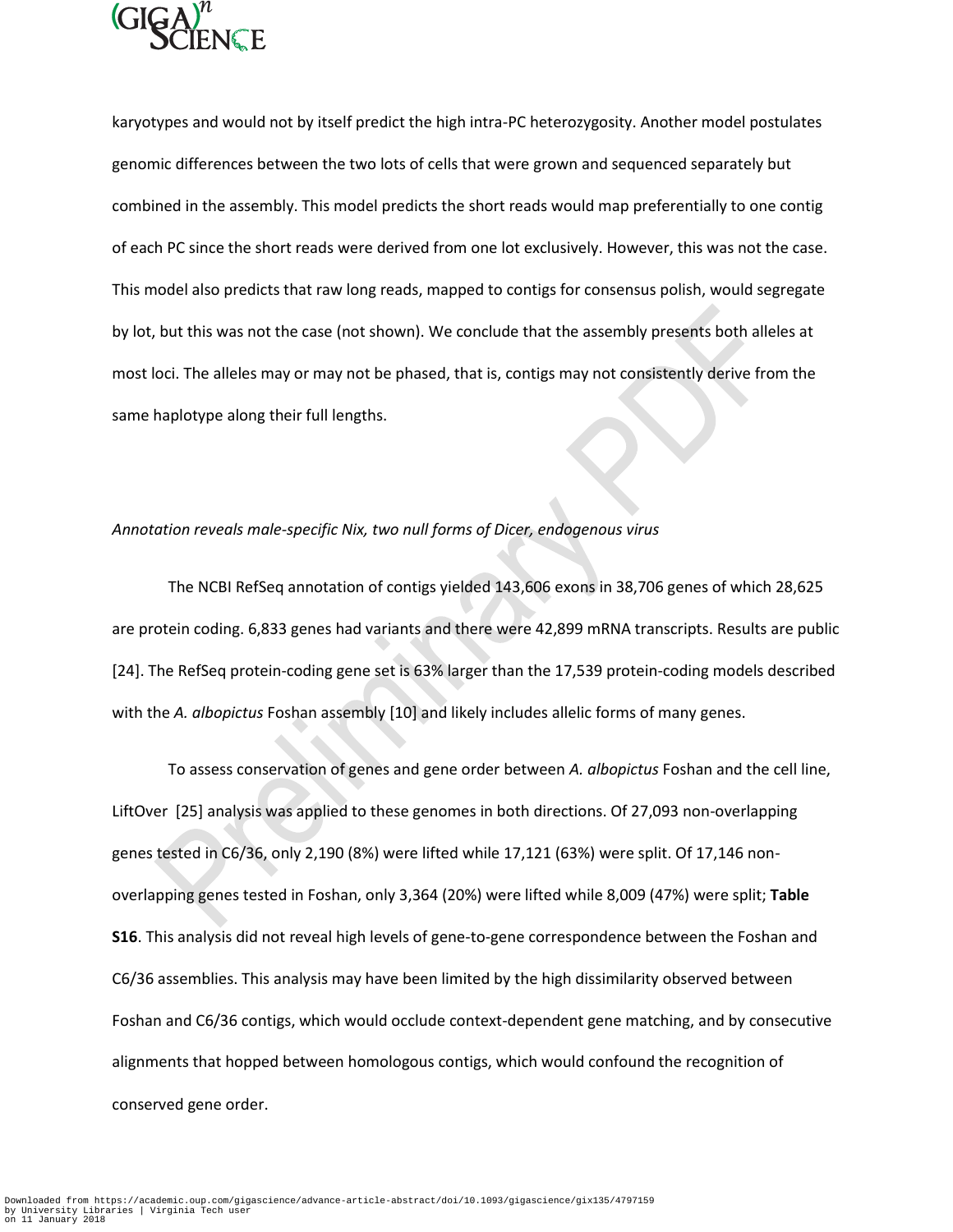

The *Nix* gene in *A. aegypti* was previously shown to be located at the male-determining locus and to be necessary and sufficient to determine maleness [26]. The *A. albopictus* gene KP765684 (protein AKI28880), predicted from a partial CDS generated by transcript assembly, was established as a homolog of *Nix* based on its sequence similarity, male-specificity and transcription profile [26]. In the C6/36 assembly, KP765684 showed 100% nucleotide identity to a fragment in contig MNAF02001502 (NW\_017857498), a 970,929 bp contig that had 17X short-read coverage indicative of allelic separation. An additional exon was identified in the C6/36 contig and it is separated by a 107 bp intron from the previously known exon that encodes KP765684. The newly predicted gene sequence (LOC109397226) encodes a 282 aa NIX protein (XP\_019525102.1) that showed 70% similarity to the 288 aa *A. aegypti* NIX over the entire protein span. The position of the predicted intron is conserved with *A. aegypti*. Therefore, the discovery of the second exon in the C6/36 assembly extends the partial *A. albopictus Nix*  gene KP765684 and further supports the homology of the *Nix* gene in the two species. The predicted protein is named "polyadenylate-binding protein 4-like protein" in the RefSeq annotation. There was no evidence of expression of this gene in our RNA sequence data from C6/36 cells at rest.

To assess the male-specificity of contig MNAF02001502, DNA sequence reads from male and female mosquitoes were mapped to the C6/36 assembly. The method of chromosomal quotient analysis [26-29] was applied to 1 Kbp spans of repeat-masked sequence. Using CQ = [(female alignments) / (male alignments)] [28] and a threshold of CQ<0.01 to indicate male specificity, fewer than 0.7% of 1 Kbp spans across the entire genome met the threshold while 14% of the 1 Kbp spans from contig MNAF02001502 did. It should be noted that the majority of the 1 Kbp spans were fully masked by repeats and did not report a CQ value. This result is again consistent with *Nix* and its contig MNAF02001502 being within the M-locus. It thus appears that the C6/36 cells are derived from one or more male mosquitoes and that they retain a full-length ortholog of NIX. These results suggest the cell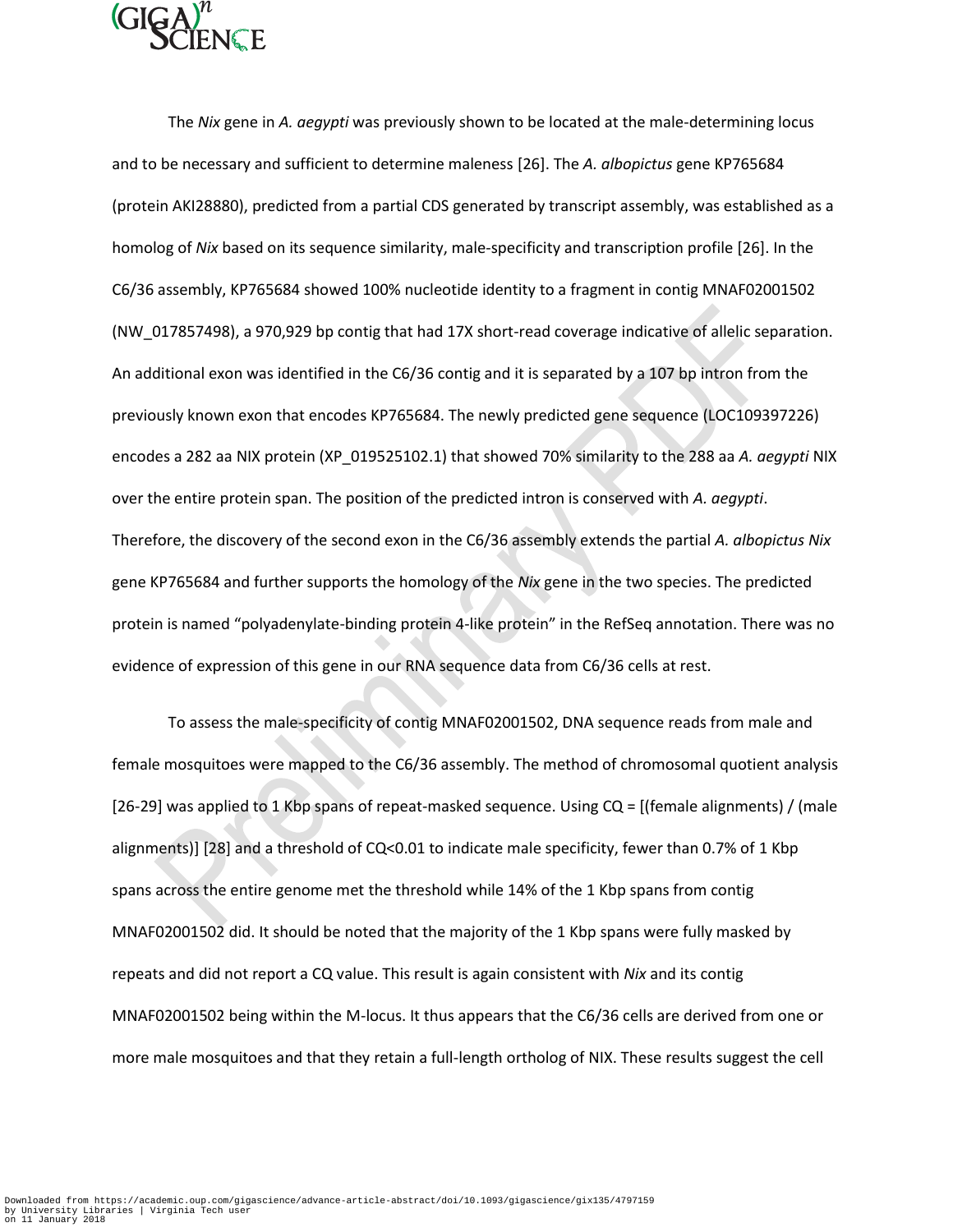

line could be used to study the molecular and biochemical pathways of sex determination, including the mechanism of NIX function.

C6/36 has been observed to have a functional *dcr-1* pathway (see [30]) and a functional apoptosis pathway [31] but a dysfunctional antiviral RNA-interference response [32]. Previous genotyping of Dicer-like amplicons indicated a homozygous 1 bp deletion causing a frameshift and a premature stop codon in the C6/36 *dcr-2* gene [33]. Since the Dicer-mediated RNAi pathway has been implicated in host defense against virus in *Aedes aegypti* mosquitoes [34], the *dcr-2* null mutation suggests a mechanism for virus permissiveness in C6/36. Previously reported *dcr-2* transcript sequences align to both contigs of a PC but all the transcripts have full-length alignments to one contig (MNAF02000192 *i.e.* NW\_017856188.1) and a small, fragmentary alignment to the other (MNAF02001238.1 *i.e.* scaffold NW\_017857234.1); see **Figure S3a-b**. At the same position as the fulllength alignments, C6/36 contig MNAF02000192 was annotated as endonuclease Dicer, LOC 109403945, with a 1 bp deletion relative to other strains; see **Figure S3c-d**. Both contigs, and both regions, have ~19X short-read coverage. Both regions have ample support by aligned long reads; see **Figure S3e-f**. Aligned to each other, the contigs show agreement on either side of the *dcr-2* locus but not within it; see **Figure 3** and **Figure S3g-h**. These results confirm the previously reported frameshift mutation in C6/36 *dcr-2* but indicate a deletion of most of the gene in the cognate allele. The heterozygosity at this locus may have escaped notice due to a lack of matching primer sequences within the cognate allele.

Endogenous flavivirus sequences have been previously reported in C6/36 DNA [35]. Our 20X genomic short reads were mapped to the 3290 bp "Aedes albopictus containing putative integrated non-retroviral sequence" from GenBank (accession AY223844.1). The resulting coverage depth ranged from 20X to 8171X (**Figure S4**) indicating that portions of the sequence are present in the genome at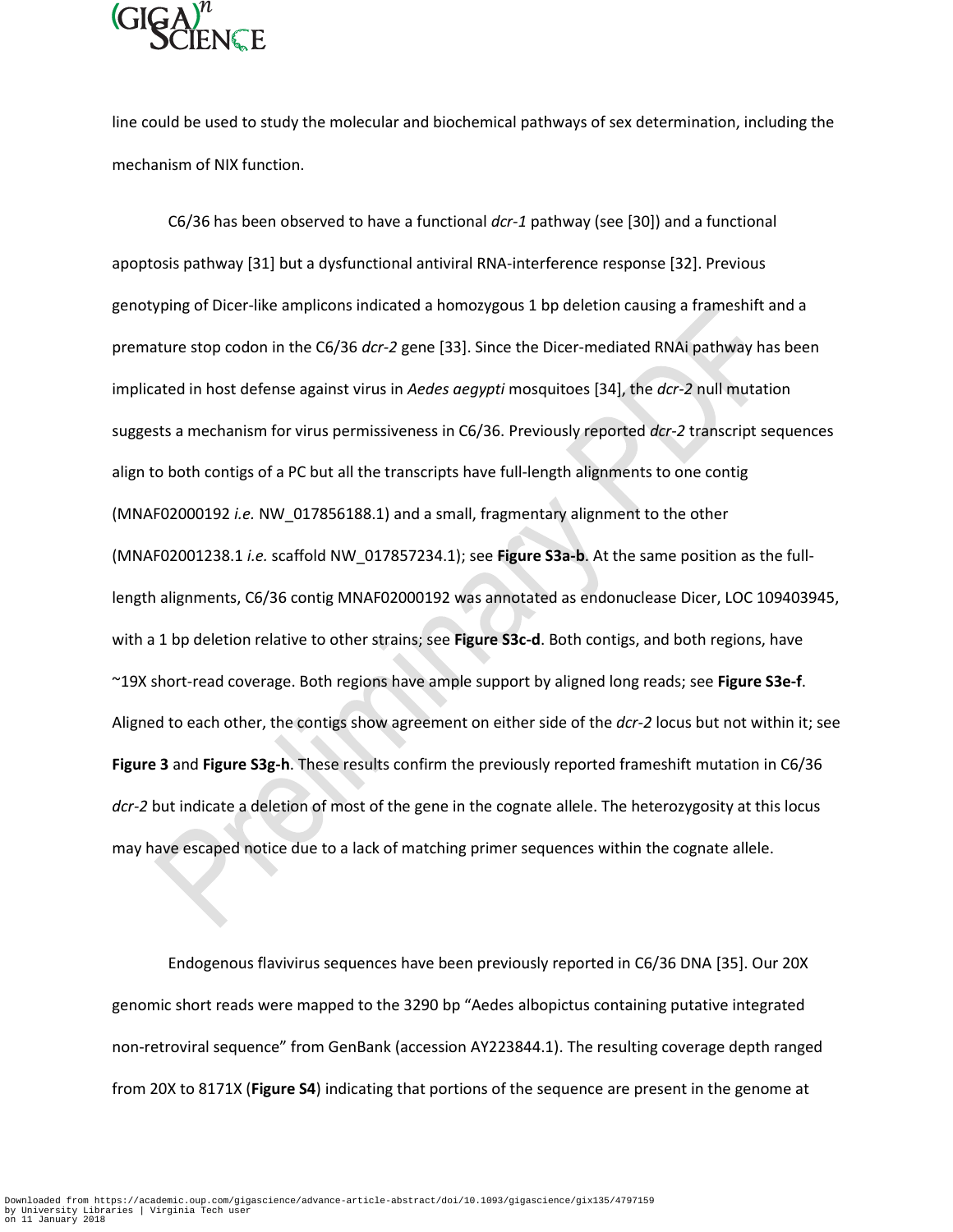

high copy. The full-length viral sequence was mapped to the C6/36 assembly and found within the 5.5 Mbp contig MNAF02001791 (NW\_017857787), which has 18X short read coverage. Partial matches were found at 36,476 assembly locations in 1541 contigs. A small number (7663) of RNAseq reads from C6/36 cells at rest aligned to the virus sequence, indicating low-level transcription. Used as a control, sequence searches of the C6/36 genome assembly did not find the densovirus C6/36 DNV, which was discovered in chronically infected C6/36 cells and appears distinct from the host genome [36].

## *Transcriptomics indicates low levels of aquaporins and Kir channels*

The C6/36 RefSeq transcripts were predicted using public *A. albopictus* RNAseq excluding our cell line RNAseq. The RefSeq transcripts were tested for presence or absence of expression in C6/36 cells using a single RNAseq run of cells at rest. Reads were mapped to transcript sequences, retaining at most one mapping per read, and RPKM was computed per transcript isoform without consolidation by gene. There were 14,483 transcripts with detectable expression (RPKM  $\geq$  1); the mean RPKM value of these transcripts was 32 (range = 1 to 5,822). There were 1,310 highly-expressed transcripts based on a threshold of RPKM  $\geq$  64, i.e. having 2-fold or higher RPKM than the mean.

The highly expressed transcripts (HETs) were manually examined for the presence of genes belonging to two broad functional groups previously examined in the analysis of the *Aedes albopictus* Foshan genome [10]: detoxification proteins and odorant-binding proteins/receptors. Related to detoxification, 26 HETs were identified. Of these, 10 were cytochrome P450 oxidases (CYP450s), 2 were glutathione S-transferases (GSTs), 12 were ABC transporters, and 2 were carboxyl/cholinesterases (CCEs). Related to odorant binding proteins/receptors, 2 HETs were identified. These were orthologs of OBP9 in *An. gambiae* (AGAP000278) and OBP21 in *Ae. aegypti* (AAEL005770). See **Supplemental File "Detox\_OBP"**.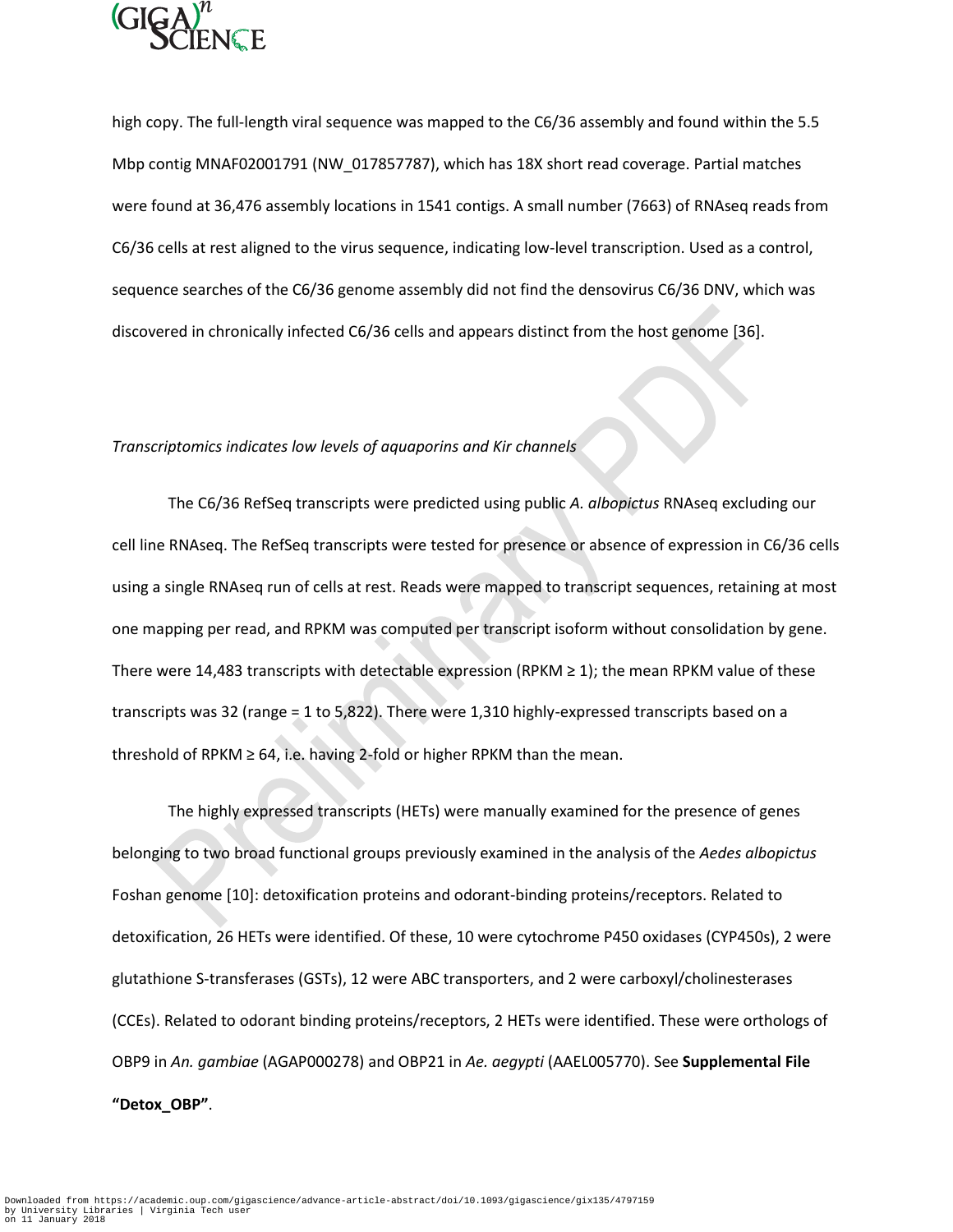

HETs were subjected to a DAVID analysis (v6.7) [37, 38] to identify putative functional pathways enriched among the HETs. Among the HETs, DAVID identified 22 functional clusters that were significantly enriched (enrichment score > 1.3). By a process of manual categorization applied to mosquitoes previously [39], the enriched functional clusters were grouped into 7 broad themes: transcription and translation (8 clusters); protein sorting and trafficking(1 cluster); proteolysis (3 clusters); ATP metabolism (3 clusters); cytoskeletal functions (2 clusters); cell signaling (2 clusters); and generic (3 clusters). See **Table 2** for summary and **Supplemental File "DAVID"** for details.

This analysis suggests the C6/36 cell line is enriched with the molecular pathways for the 1) proper expression of mRNAs and proteins, 2) post-translational processing and trafficking of synthesized proteins, 3) protein turnover, and 4) synthesis of ATP. These would be expected of most cells. Similar results had been found in the transcriptome of the Malpighian tubules of non-blood fed *A. albopictus* [39]. Intriguingly, the molecular pathways for 5) cytoskeletal function (e.g., cell division) and 6) cell signaling (e.g., responding to environmental cues) were enriched in the C6/36 cell line, but not in the Malpighian tubules of *A. albopictus*. This observation leads us to hypothesize that these enriched pathways may be cell line specializations for growth in laboratory cultures. Further studies are required to test this hypothesis.

Aquaporins (AQPs) are a family of transmembrane proteins that mediate the transport of  $H_2O$ , small solutes (e.g., urea, glycerol), and gasses (e.g.,  $CO<sub>2</sub>$ ) across plasma membranes. Inward rectifier K<sup>+</sup> (Kir) channels are a subfamily of  $K^+$  channels that mediate movements of  $K^+$  across plasma membranes. Recent work in mosquitoes has demonstrated that AQPs play key roles in water balance, heat tolerance, and vector competence, [40-45] while Kir channels play key roles in renal transepithelial K<sup>+</sup> and fluid secretion and fecundity [46-50]. Kir channels are also emerging targets for mosquitocide development [46-48, 51]. Typically, the genomes of mosquitoes possess 6 genes encoding aquaporins: Drip (AQP1),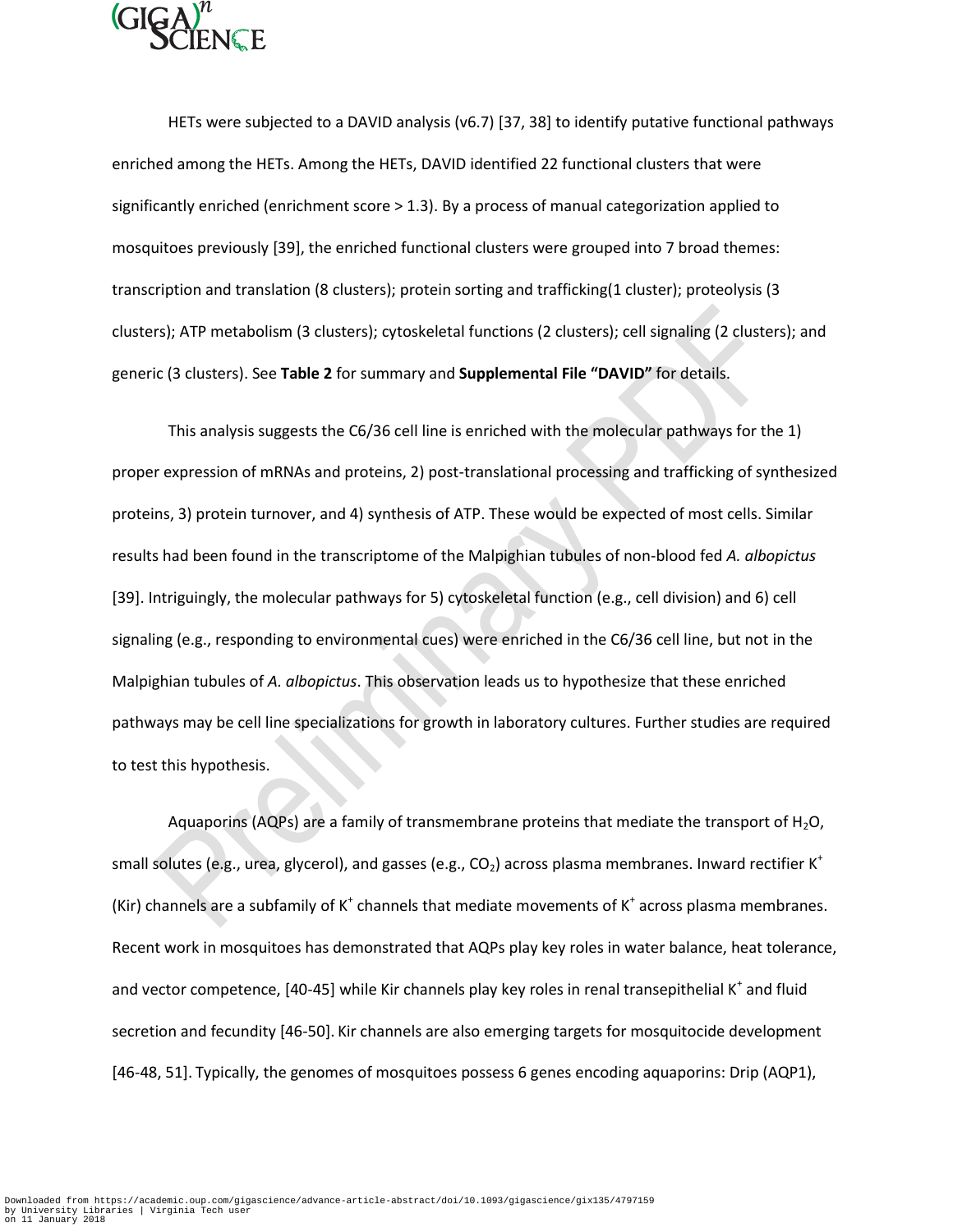

Prip (AQP2), Bib (AQP3), Eglp1 (AQP4), Eglp2 (AQP5), and Aqp12L (AQP6); and at least 4 discrete genes encoding Kir channels: Kir1, Kir2A, Kir2B, and Kir3. There is some gene duplication in the C6/36 assembly, for which the 25 annotated AQP protein isoforms can be assigned to 15 haploid alleles from 9 (possibly 8) diploid loci, based contig coordinates and PC relationships. Likewise, the 15 annotated Kir protein isoforms indicate some gene duplication of the 4 genes expected. Despite the robust number of AQP and Kir genes in C6/36 cells, AQP mRNA expression was not detected via RNA sequencing (*i.e.* RPKM < 1), and only two isoforms of Kir1 were nominally expressed (*i.e.* RPKM = 1), suggesting that the cell line may be limited in AQP-mediated water, solute, and gas transport, and Kir-mediated K<sup>+</sup> transport. See **Supplemental File "AQP\_Kir".** Our findings, derived from analysis of a single RNAseq run as described above, warrant further study.

| Category                             | Functional cluster          | Score |  |  |  |  |  |  |
|--------------------------------------|-----------------------------|-------|--|--|--|--|--|--|
| <b>Transcription and Translation</b> |                             |       |  |  |  |  |  |  |
|                                      | Ribosome                    | 28.65 |  |  |  |  |  |  |
|                                      | Translation factor activity | 9.98  |  |  |  |  |  |  |
|                                      | Protein folding             | 6.35  |  |  |  |  |  |  |
|                                      | rRNA binding                | 2.26  |  |  |  |  |  |  |
|                                      | <b>Elongation factor</b>    | 2.18  |  |  |  |  |  |  |
|                                      | Regulation of translation   | 1.63  |  |  |  |  |  |  |
|                                      | Heat shock protein 70       | 1.58  |  |  |  |  |  |  |
|                                      | RNA recognition motif       | 1.47  |  |  |  |  |  |  |
| Protein Sorting and Trafficking      |                             |       |  |  |  |  |  |  |
|                                      | Protein transport           | 2.39  |  |  |  |  |  |  |
| Proteolysis                          |                             |       |  |  |  |  |  |  |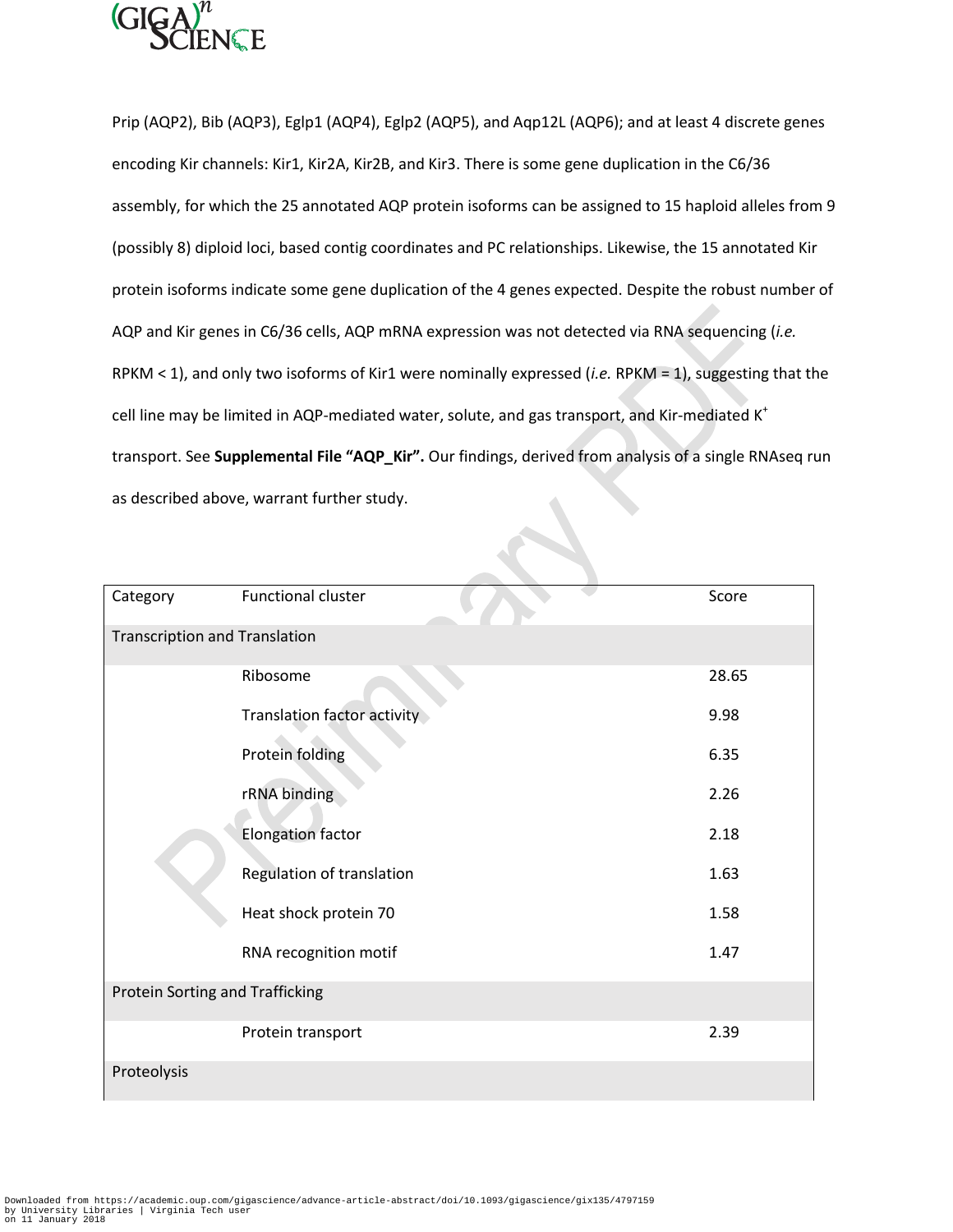

|                       | Proteasome                              | 1.62 |
|-----------------------|-----------------------------------------|------|
|                       | Ubiquitin                               | 1.47 |
|                       | Ubiquitin mediated proteolysis          | 1.31 |
| <b>ATP Metabolism</b> |                                         |      |
|                       | Oxidative phosphorylation               | 2.69 |
|                       | Glycolysis                              | 2.15 |
|                       | Cytochrome-c oxidase activity           | 1.70 |
| Cytoskeleton          |                                         |      |
|                       | Regulation of cytoskeleton organization | 2.09 |
|                       | Actin-binding                           | 1.39 |
| <b>Cell Signaling</b> |                                         |      |
|                       | GTP-binding                             | 3.94 |
|                       | Rho                                     | 1.73 |
| Generic               |                                         |      |
|                       | Cellular homeostasis                    | 2.52 |
|                       | Nucleotide binding                      | 2.15 |
|                       | Proteasome component region             | 1.46 |

**Table 2.** Enrichment scores for functional clusters among the highest-expressed transcripts in C6/36 cells at rest. Functional clusters were generated and scored by DAVID and categorized manually. The 'generic' functional clusters contains transcripts with no specific or consistent functional theme.

# *Demonstration of subtraction database for viral assays*

Host subtraction is the bioinformatics process of filtering reads derived from host DNA and RNA, thereby enriching non-host reads [52]. Host subtraction assists the discovery and characterization of viral sequences present at low titer in voluminous short-read datasets [52]. To evaluate utility for host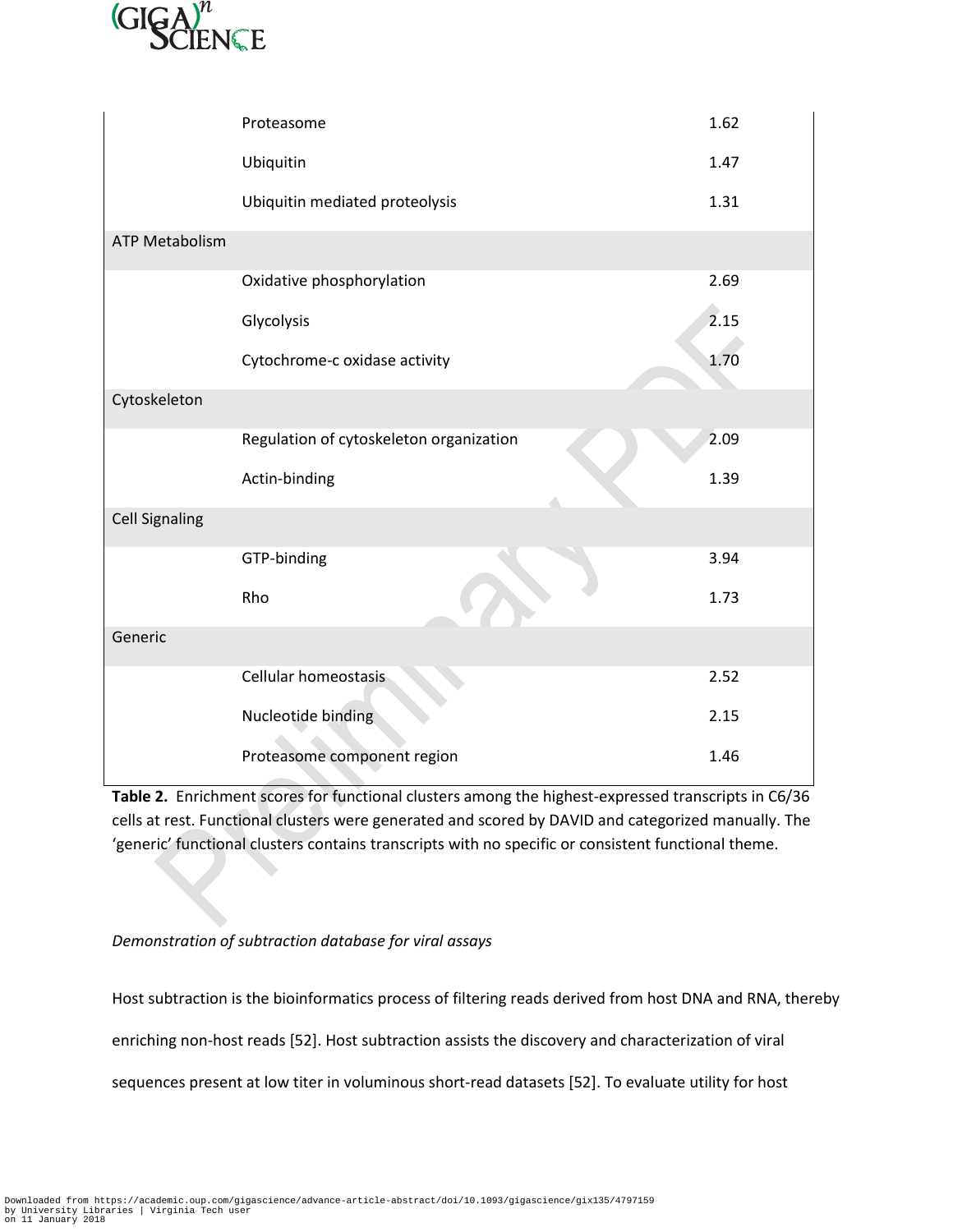

subtraction in viral assays, the C6/36 transcript and genome sequences were used to filter RNA sequence reads from 26 samples of Zika-infected and 6 samples of mock-infected C6/36 cells. Quantitative PCR confirmed Zika RNA was abundant in the Zika-infected samples vs. the mock-infected samples. After this control measure, the remainder of the experiment emulated a search for any virus in cells exposed to an uncharacterized sample. A single multiplex sequencing library was prepared by the low-cost SISPA method [53]. Unpaired Illumina RNA sequencing reads were filtered by mapping to C6/36; see **Table S17**. Transcript mapping removed 13.2%, and genome mapping further removed 76.1%, of total reads. The remaining 10.7% of reads were given a taxon assignment by blastn best hit to the NCBI non-redundant nucleotide database. Of total reads, 1.10% received a taxon assignment including 0.011% assigned to Zika, and zero to any other viral taxon, indicating that Zika was detected accurately by this assay which was not Zika-specific. Critically, subtraction reduced cpu time to 15% of what would have been required to blast all reads. Subtraction using instead the *Ae. albopictus* Foshan sequences was slightly less effective leaving 13.2% of reads instead of 10.7% to be characterized by blast.

#### **DISCUSSION**

The C6/36 genome assembly offers large contigs attributable to deep coverage by long-read sequencing. Longer than the contigs of any previously assembled mosquito genome, the large contigs offer not only complete gene sequences but also gene context including repetitive DNA. The contigs are not joined by scaffolds and they are not mapped to chromosomes, though physical mapping technologies including Hi-C, Dovetail, and BioNano technologies (reviewed in [54]), would be able to make use of our contigs. The contigs are publically available with gene annotation provided by the NCBI Eukaryotic Genome Annotation Pipeline. C6/36 joins CHO [83,84,85] and HeLa [55] as another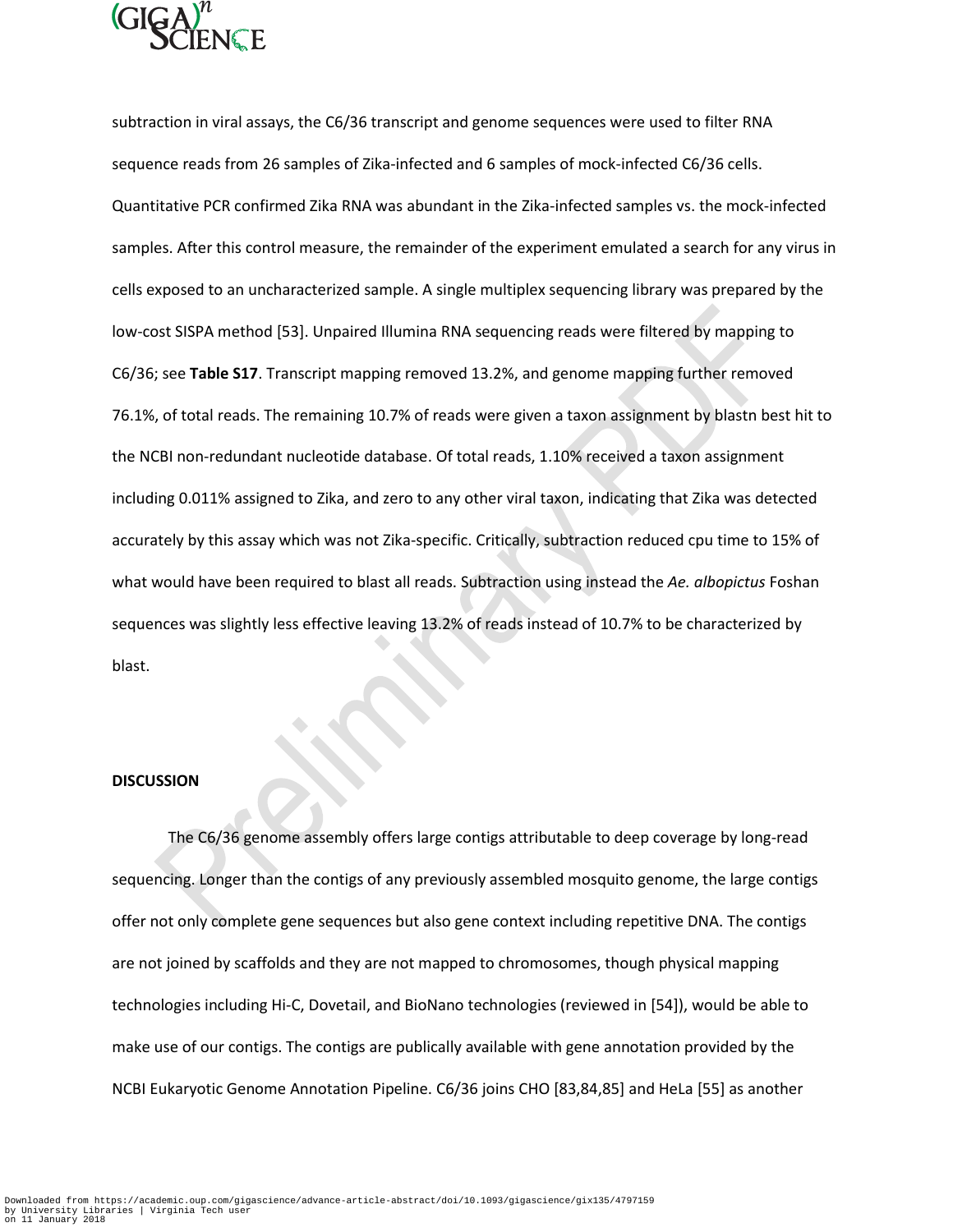

cell line to have its genome *de novo* assembled. The accuracy of the assembly is supported by several observations. Short-read data that had not been used during assembly aligned to the assembly at a high rate with high identity. Alternate assemblies of the long reads, including those generated using different software, were very similar as shown by local alignment and short-read mapping.

Most of the assembly contains duplicated sequence though our karyotype analysis did not indicate a whole-genome duplication. We demonstrated that the duplication captures haplotype variants of the diploid genome. The duplication complicates analysis by gene count but it makes the assembly a valuable reference for read mapping and for detection of allelism. Some recent genome projects intentionally separated homologous sequences during assembly [17, 56] but the separation within the C6/36 assembly was a byproduct of heterozygosity within the genome. With additional resources, it might be possible to identify haplotype-phased blocks within contigs or to organize contigs into haplotype-phased scaffolds, *e.g.* [57].

If the C6/36 assembly were complete and fully haplotype-separated, the total span would be twice the genome size. Compared to the *Aedes albopictus* Foshan mosquito assembly [10], the C6/36 contig span is only 28% larger. Some degree of haplotype separation may be present in the Foshan assembly and the two assemblies may represent different strains or genomes of different size. Alignments with at least 95% identity covered small portions of both assemblies.

In the C6/36 assembly, we discovered a two-exon sequence for *Nix*, the male-specific gene in *Aedes albopictus*. We confirmed maleness of the cell line through differential mapping of reads from male and female mosquitoes as well as by the identification of the M factor *Nix*. This finding could be helpful for testing sex-specific agents developed for mosquito sterility programs. We also discovered that the cell line's *dcr-2* locus, source of the Dicer homolog in mosquitoes, contains a second null mutation allelic to the previously described truncated form.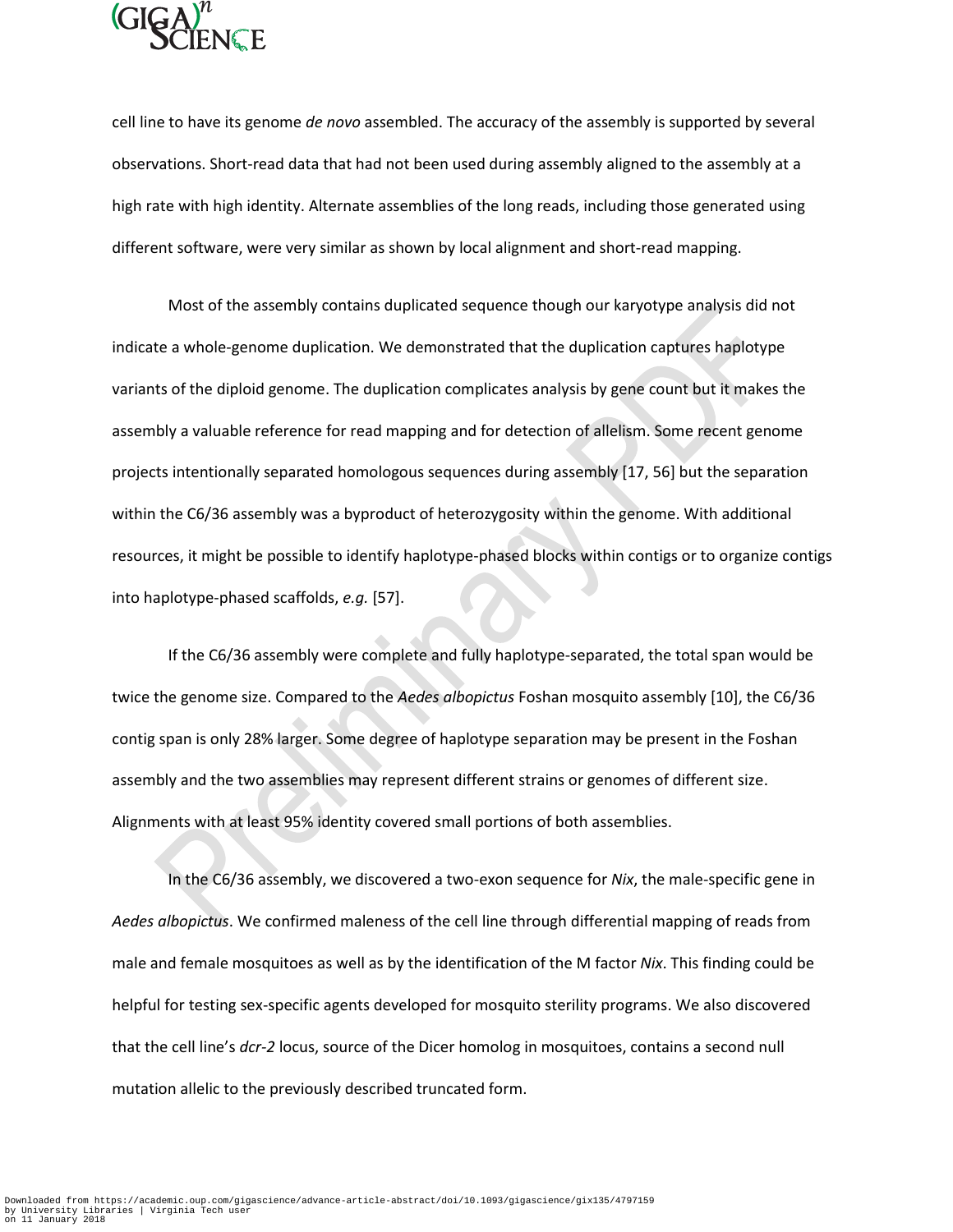

Using RNA sequencing of cells at rest, and the RefSeq annotation of the C6/36 assembly, we noted the conspicuous absence of mRNAs encoding AQPs and Kir channels. Our analysis of AQPs and Kir channels suggested the cell line is limited in AQP-mediated water, solute, and gas transport, as well as Kir-mediated K<sup>+</sup> transport. Further physiological studies will be required to confirm that the cell line indeed possesses weak functional activity of these channels. However, it is intriguing to speculate that the nominal AQP and Kir mRNA expression is an adaptation of the cell line to stable cell culture conditions wherein the extracellular environment, *i.e.* culture media, is not subject to fluctuations in osmolality, K<sup>+</sup>, or temperature as would be experienced on a regular basis in the mosquito. Given that Kir channels in *Drosophila melanogaster* have been implicated in the RNA interference antiviral immune pathway [58], it is also possible that the nominal Kir mRNA expression contributes to the susceptibility of C6/36 cells to arboviral infection. It is unlikely that the original mosquito cells that generated the cell line would be deficient in AQP and Kir mRNA expression given the near ubiquitous expression of at least one AQP and Kir mRNA in various mosquito tissues that have been previously examined [39-45, 50, 59- 62]. The lack of endogenous AQP and Kir mRNA expression may be serendipitous as it suggests that C6/36 cells have potential to offer a mosquito-based cell line for functionally-characterizing mosquito AQPs and Kir channels, if the cells can be transfected with and induced to express exogenous cDNAs. The genome sequence should enable more extensive transcriptomics including of cells at various stages of viral infection.

### **POTENTIAL IMPLICATIONS**

Our results should enable further use of the C6/36 cell line for virus detection, virus surveillance, vaccine and antiviral drug development, and promoting a basic understanding of the virus-host interplay for medically important mosquito-transmitted viruses. The genome sequence can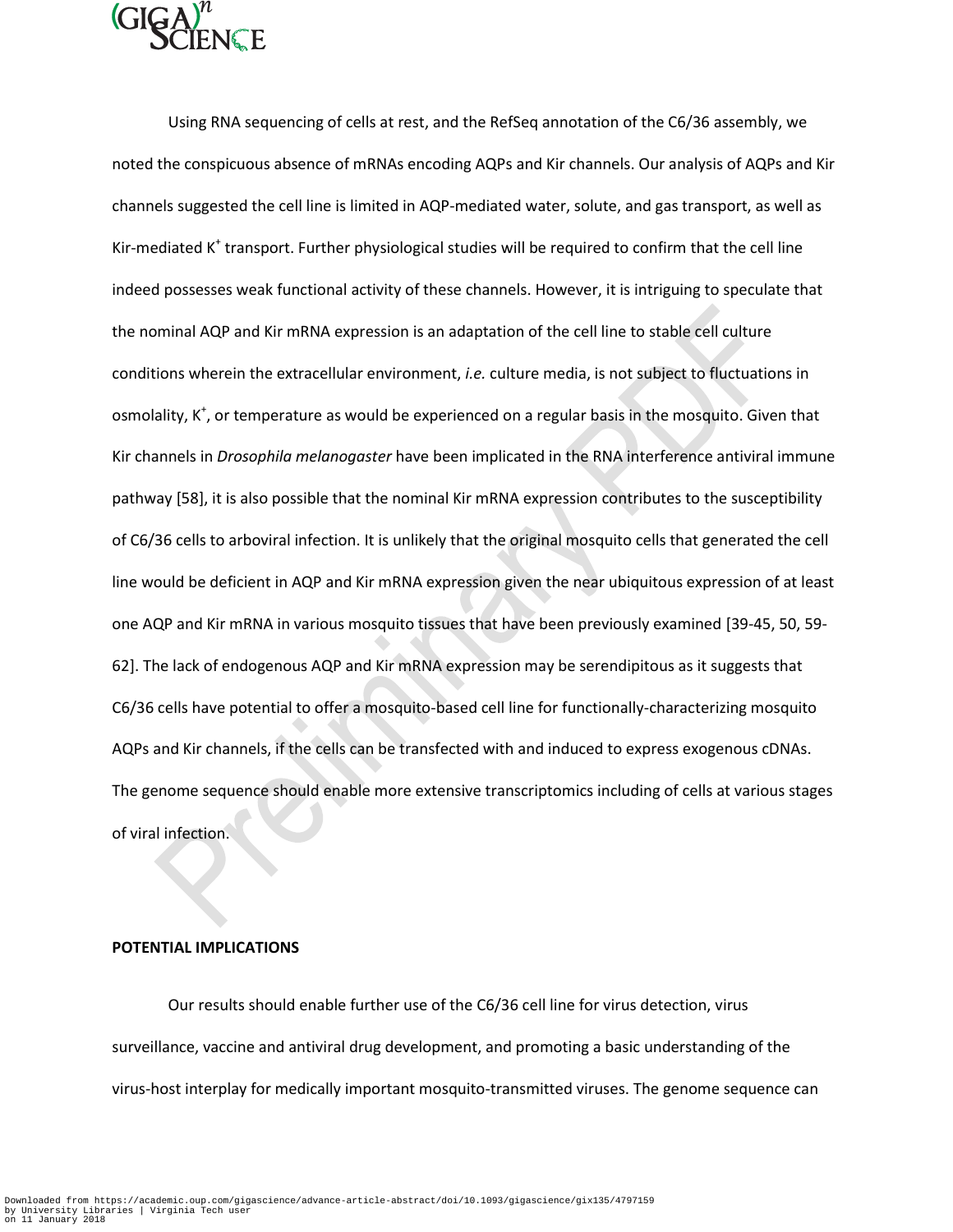

be used as a bioinformatics filter to remove host sequence and thereby enrich non-host reads among DNA or RNA sequence data from exposed cells. Using the assembly as a filter could avoid uncertainty that would be caused by the endogenous viral sequences whose presence we confirmed in the genome and the transcriptome. Filtering with a largely-complete genome sequence will ease detection of novel and low-titer viruses. The genome sequence may enable discovery of microRNAs expressed by the cells in response to specific conditions. The genome sequence and annotation will enable reference-guided expression studies that characterize and quantify viral progression and host response. Applications for the cell line could expand if transcriptome studies reveal active pathways that could be targeted by insecticides or inactive pathways that could be studied by ectopic expression of insect genes.

#### **METHODS**

*Sequencing.* Cells were obtained from two independent shipments of *Aedes albopictus* clone C6/36, ATCC CRL-1660 (ATCC Cat# CRL-1660, RRID:CVCL\_Z230) from ATCC (Manassas VA). Cells were maintained in Minimal Essential Media supplemented with 10% fetal bovine serum and nonessential amino acids. Cells were maintained at 28°C and 5% CO<sub>2</sub>, and confluent monolayers were harvested by cell scraping. Following thaw, cells were passaged a single time and subjected to genomic DNA isolation (Qiagen, Germantown MD). DNA for PacBio sequencing was subjected to library construction following manufacturer instructions [63]. DNA from lot # 59479117 was sequenced at NBACC (Fort Detrick, MD) using 128 SMRT cells and multiple libraries. DNA from lot #62871143 was sequenced at Icahn School of Medicine at Mt. Sinai (NY) using 80 SMRT cells. (Two formerly independent sequencing projects combined resources to generate one high-coverage assembly.) All sequencing used PacBio RS II instruments with P6C4 chemistry. Raw reads were extracted as subread FASTQ files from instrument h5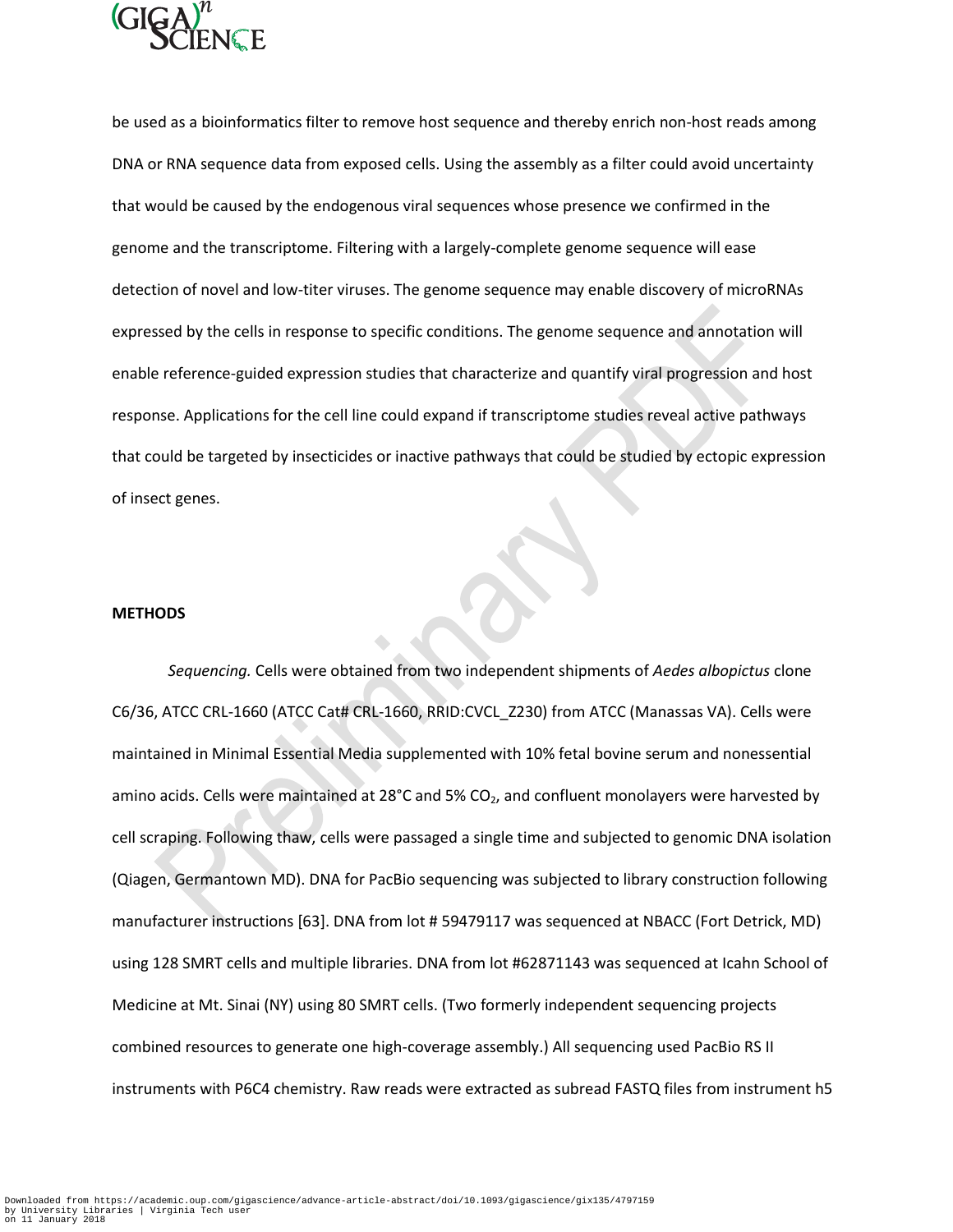

files using SMRTlink software. Lot #62871143 was also used for Illumina sequencing. Genomic DNA was Blue Pippin (Sage Science, Beverly MA) sheared to generate 270 bp fragments. These were endrepaired, A-tailed, and ligated to Illumina adaptors following standard protocols (NEB, Ipswich MA). Libraries were subjected to Illumina NextSeq 2x150 bp paired end (PE) sequencing. Total RNA from C6/36 cells at rest was isolated with RNAeasy (Qiagen). Total RNA from cells at rest was enriched for messenger RNA with oligo dT dynabeads (Invitrogen, Carlsbad CA). Total RNA from mock-infected and Zika-infected samples were subjected to SISPA multiplex library construction [53] and sequenced by Illumina NextSeq 1x150 bp sequencing.

*Genome assembly.* All Falcon [17] assemblies were generated on the DNAnexus (San Francisco CA) platform using the DNAnexus Falcon 0.0.1 application which combined Falcon 0.4.2 with REPMask and TANMask from DAMASKER [64]. Raw reads of 10,731 bases or longer were subject to error correction. Corrected reads of 10,000 bases or more were subject to overlap and contig computation. The Falcon p\_contig and a\_contig sets were combined for analysis. All Canu (Canu, RRID:SCR\_015880) [19] assemblies were generated with Canu [65] with the command 'canu errorRate=0.013 -p asm -d C636 canu genomeSize=2g'. Falcon and Canu contigs were subject to consensus polishing using all the raw PacBio reads and either one or two iterations of Quiver or Arrow from PacBio SMRTlink. Falcon polishes used SMRTlink 3.1 on the DNAnexus platform. Canu polishes used SMRTlink 3.1.1 on an SGE grid; see [66]. The N50 statistic shows the length of the shortest contig such that contigs of equal or greater length span at least half of some total, usually the assembly size. The NG50 uses the putative genome size, **G**, and for our NG50 calculations, **G** was set to the total span of the contigs from Canu and 2 rounds of Arrow (2,247,306,400 bp). Two contigs, each composed of a homopolymer repeat, were removed from the final assembly. With the exception of 30 contigs representing 1% of assembled bases, all contigs contained reads from both samples.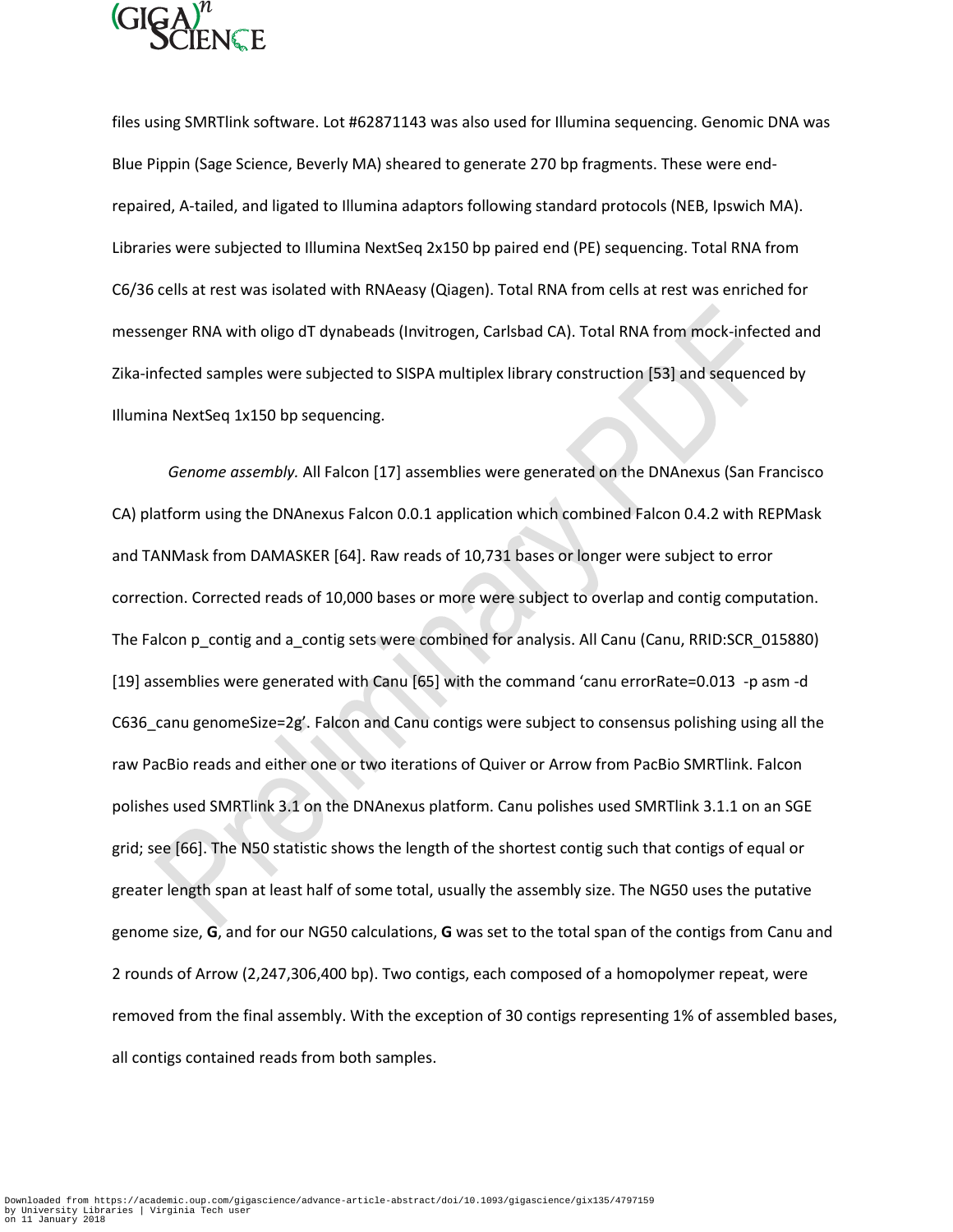

*Repeats, maps, alignments.* Repeats were detected with the Repeat Modeler package (RepeatModeler, RRID:SCR\_015027)[67-71] version 1.0.8. Short-read K-mer analysis was generated with GenomeScope [72] version 1.0 with k=21. Short reads were mapped to assemblies with bowtie2 version 2.2.5 [73]. Mappings were restricted to concordantly mapped pairs under default parameters corresponding to end-to-end alignment and sensitive settings for one best mapping per pair with ties broken randomly, with the following exceptions. C6/36 genomic short-reads were mapped to the Foshan assembly in "very sensitive" mode. For detection of Paired Contigs (PCs), short reads were mapped to C6/36 contigs with the "best 4" parameter. The mapping of RNA reads to virus sequence was filtered for MapQ≥5. Repeats were mapped to C6/36 contigs in local sensitive mode retaining all alignments. Outputs were analyzed in bam format with samtools (SAMTOOLS , RRID:SCR\_002105) and bedtools (BEDTools , RRID:SCR\_006646)[74, 75]. Mode contig coverage is computed as the center value of a 3 wide window starting at 3 fold coverage (3X) having the most bases in that coverage window; for example, the minimum coverage window, 3-5X, is reported as 4X. Contig local alignments were generated with nucmer 3.1, part of the MUMmer package [76] compiled for 64-bit processors and filtered with delta-filter -1, minimum 1000 bp. Local alignment dot plots were visualized with mummerplot. Global alignments were generated with ATAC [77] which computes maximal chains from 1-to-1 K-mers. Aligned spans were accumulated over stringent and permissive chains, denoted 'M r' and 'M c', respectively, in the outputs.

*Gene annotation and analysis.* Single-copy genes were downloaded from BUSCO v1.22 arthropoda-odp9 (BUSCO , RRID:SCR\_015008)[23]. *Nix* was mapped with BLAST (NCBI BLAST , RRID:SCR\_004870)[78]. The contig sequence was annotated by the NCBI Eukaryotic Genome Annotation Pipeline 7.2 [79]. Evidence included alignments of 5.6 G public *Aedes albopictus* RNA sequences (excluding C6/36 RNA sequence generated by this project) and 137 K public insect protein sequences. The annotation pipeline was adjusted to accommodate long introns containing TE-associated ORFs as in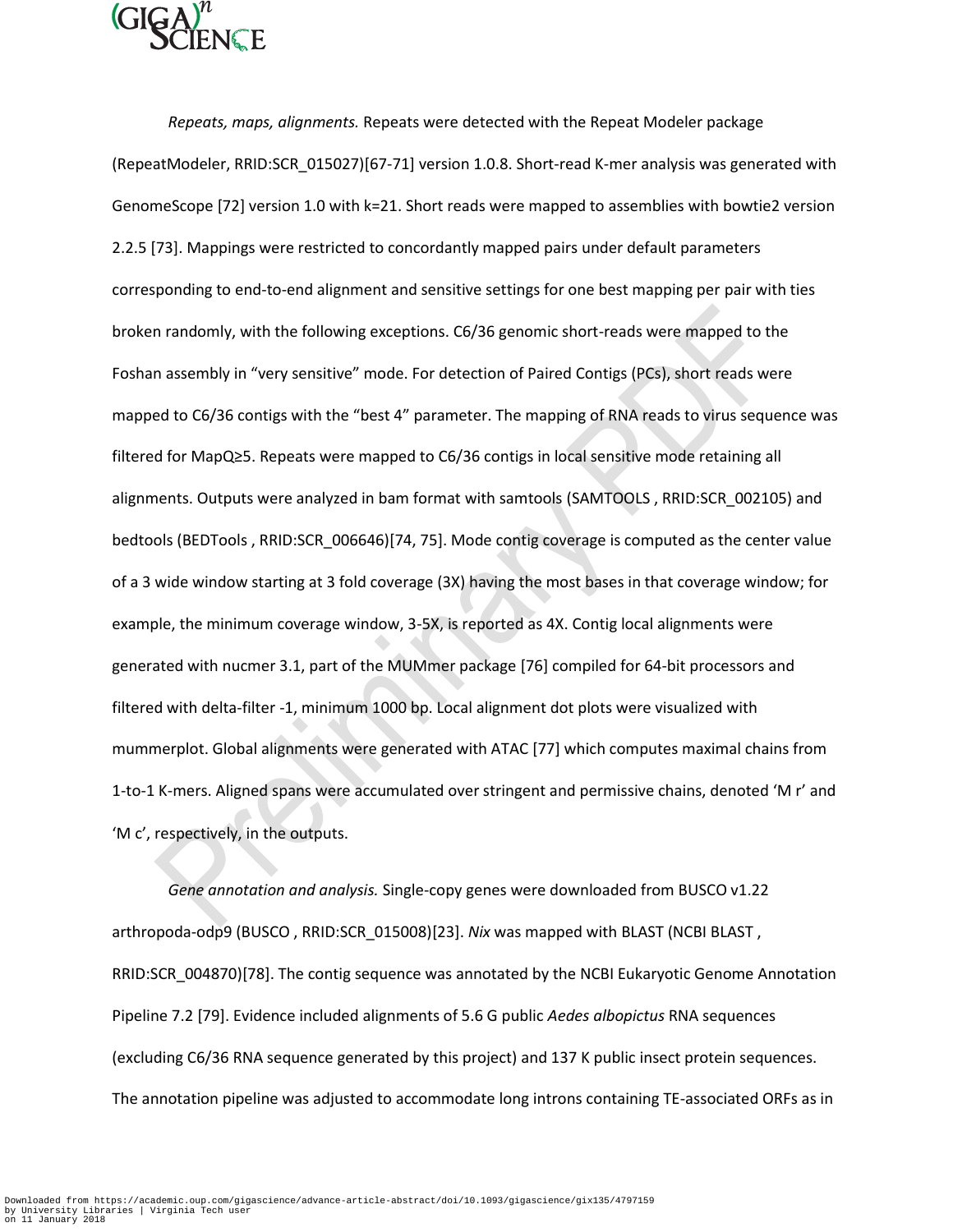

*Aedes aegypti* [13], after such introns were detected in an initial run on C6/36. Mapping of gene annotations between assemblies was performed with LiftOver [25] which uses chained BLAT (BLAT, RRID:SCR\_011919)[80] alignments to transfer coordinates. Chromosomal quotient analysis to identify male-specific contigs [26, 28] used C6/36 contigs repeat masked [81] and split into 1 Kbp spans; reads were mapped by bowtie (Bowtie, RRID:SCR\_005476)[82] with parameters -a -v 0. Pathway enrichment analysis was performed using DAVID v6.7 (DAVID, RRID:SCR\_001881)[37, 38] and best blastp hits in *An. gambiae* or *Ae. aegypti*.

*Transcriptome analysis.* Mosquito proteins were taken from VectorBase release VB-2016-12. Best blast hits were found with NCBI blastall 2.2.26 [78] using default parameters and tabular outputs. Genes related to diapause etc. were taken from [10] supplemental documents SD9, SD13, SD15., and translated from *Aedes aegypti* Liverpool (AAEL) accession to the best blastp hit in C6/36.

*Growing cells for karyotype.* Cells were grown in DMEM (Gibco, 11995065) supplemented with non-essential amino acids (Gibco, 11140050) and L-glutamine (Gibco, 25030081) at 28°C supplemented with 5% CO<sub>2</sub>. Once cells were 80% confluent, approximately 10<sup>5</sup> cells were passaged into a 6 well plate by scraping. Once cells had settled and reattached to the plate, fresh C6/36 media was supplemented with Colcemid (ThermoFisher, 15212012) so that the final concentration was (1 μg/ml). After a 2 h incubation at 28°C with 5%  $CO<sub>2</sub>$  media was aspirated and cells rinsed with PBS (Gibco, 14040133). Cells were scraped and resuspended in PBS.

*Fixing cells for karyotype.* The cells suspended in PBS were centrifuged at 1000 rpm for 4 minutes, aspirated supernatant, leaving about 200 μl in the tube. The bottom of the tube was tapped to break any clumps and added 5 ml of ice cold 0.56% KCl solution, inverted once. The cells were incubated at room temperature for 6 minutes and centrifuged at 1000 rpm for 4 minutes. The supernatant was aspirated, leaving 50 μl in the tube. The pellet was resuspended by gently tapping the bottom of tube.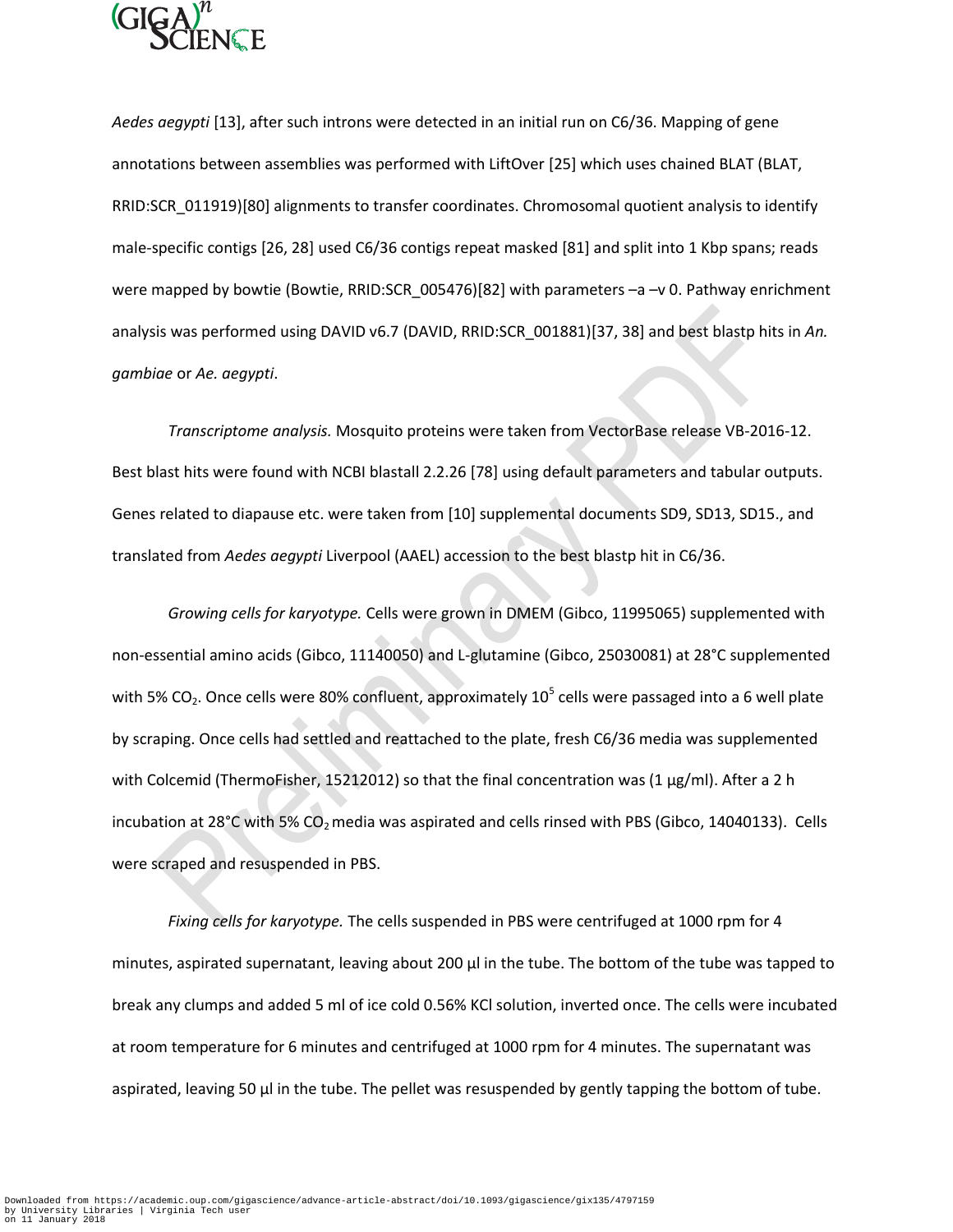

The cells were fixed by adding 5 ml of methanol: glacial acetic acid (3:1) fixative solution, the fixative was added one or two drops at a time for the first 4 ml and tapping the bottom of the tube to mix cells continuously. The fixed cells were centrifuged at 1000 rpm for 4 minutes, aspirated the supernatant and suspended the cells pellet in 200 µl of fixative.

*Visualizing chromosomes for karyotype.* The fixed cells suspension (approx. 10-50 μl) was put on an alcohol cleaned slide and air dried for 1 hour. Then 10  $\mu$  of 30 nM DAPI (Invitrogen, D1306) solution in PBS was added to each slide. The slide was coverslipped and incubated in dark at room temperature for greater than 20 minutes. The coverslip was removed and slide was rinsed thoroughly with PBS. The slides were visualized on a Axioskop 2 plus (Zeiss, Oberkochen, Germany) fluorescence microscope using DAPI filter, under oil immersion at 1000X magnification. Images were taken with AxioCam MRc5 (Zeiss) camera using AxioVision software. The color images were converted to grayscale, inverted, cropped, and adjusted for brightness and contrast in Photoshop (Adobe Systems, San Jose CA).

### **Supporting Data**

The assembly of the genome sequence is available at NCBI under accession GCA\_001876365.2. The contig accessions start at MNAF02000000; equivalent RefSeq accessions are listed in **Table S18**. The sequencing reads used to generate, validate, and analyze the assembly are available at NCBI SRA; see **Table S1 and S2** for accessions. The annotation describing the transcripts and genes is available at NCBI under *Aedes albopictus* Annotation Release 101, and the assembly and annotation are also available at VectorBase under the name canu 80X arrow2.2. Additional supporting data is also available from the *GigaScience* GigaDB repository[83].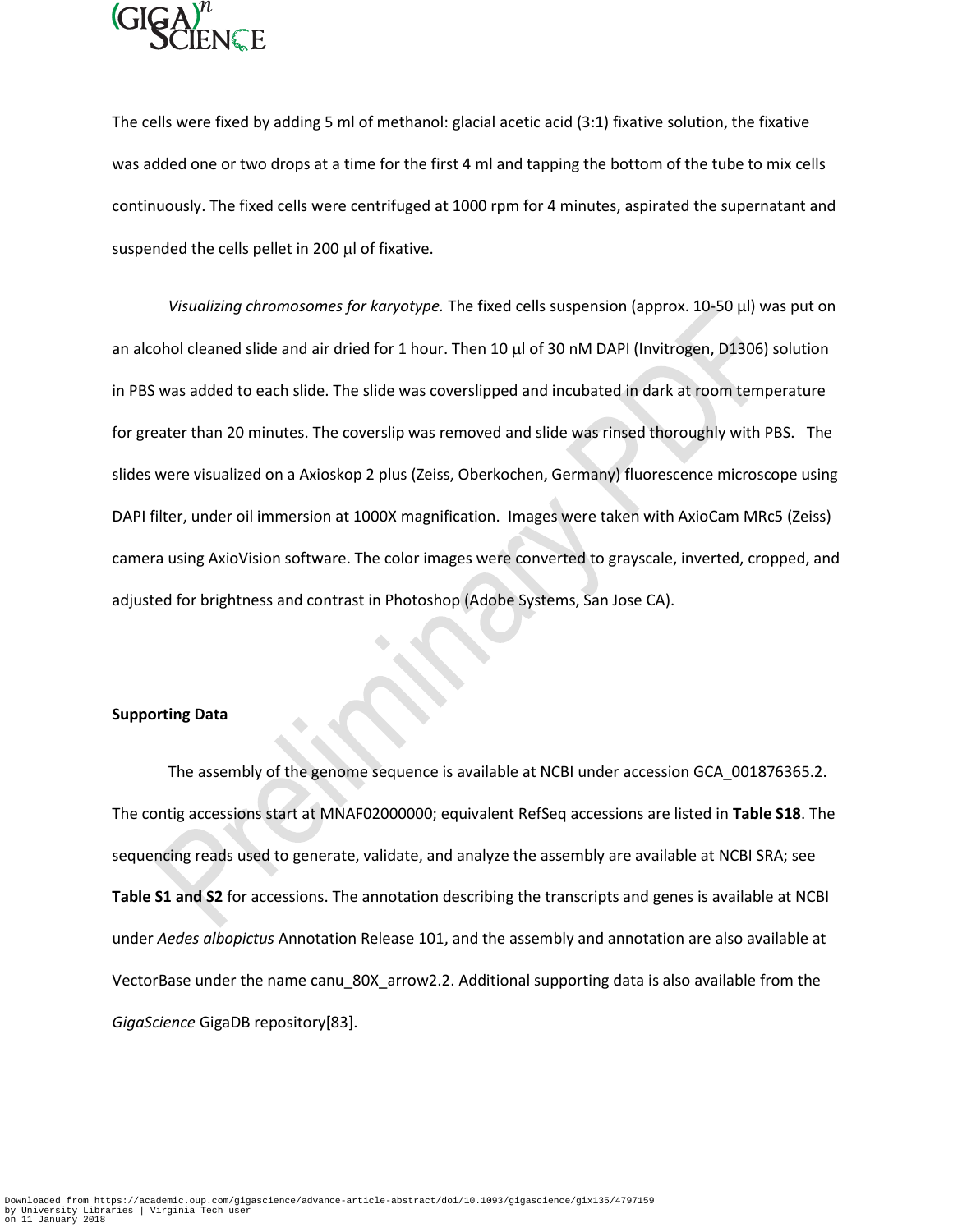

# **DECLARATIONS**

## **List of abbreviations**

**AQP**: aquaporin gene. **ATCC**: American Type Culture Collection, provider of C6/36 cells. **BUSCO**: Benchmarking Universal Single-Copy Orthologs, analysis of genes thought to be unique in Eukaryotic genomes. **C6/36**: A cell line derived from *Aedes albopictus*. **Canu**: A genome assembler derived from Celera Assembler. **CQ**: the Chromosomal Quotient used to measure male-specificity. **HET**: a Highly Expressed Transcript. **K-mer**: here, a string of consecutive nucleotides with a specific length, K. **PacBio**: Pacific Biosystems, its sequencing platform, or the read type it generates. **N50**: the length of the shortest member in the smallest set of contigs required to span 50% of the assembly size. **PC**: as defined here, Paired Contigs that contain similar sequences. **RPKM**: RNA read count normalized by Reads Per Kilobase of transcript per Million reads.

## **Consent for publication**

Not applicable.

## **Competing interests**

The author(s) declare that they have no competing interests

### **Funding**

JCVI staff was supported by DHS contract HSHQDC-15-C-B0059. XGC was supported by the National Nature Science Foundation of China (81420108024) and the Natural ScienceFoundation of Guangdong Province (2014A030312016). ZT was supported by NIAID grant AI123338. PMP was supported by state and federal funds appropriated to the OARDC of the Ohio State University. SK and AMP were supported by the Intramural Research Program of the National Human Genome Research Institute, National Institutes of Health. FTN was supported by the Intramural Research Program of the NIH, National Library of Medicine. NHB and TS were supported under Contract No. HSHQDC-07-C-00020 awarded by the Department of Homeland Security (DHS) Science and Technology Directorate (S&T) for the management and operation of the National Biodefense Analysis and Countermeasures Center (NBACC), a Federally Funded Research and Development Center. The views and conclusions contained in this document are those of the authors and should not be interpreted as necessarily representing the official policies, either expressed or implied, of the DHS or S&T. In no event shall the DHS, NBACC, S&T or Battelle National Biodefense Institute (BNBI) have any responsibility or liability for any use, misuse, inability to use, or reliance upon the information contained herein. DHS does not endorse any products or commercial services mentioned in this publication.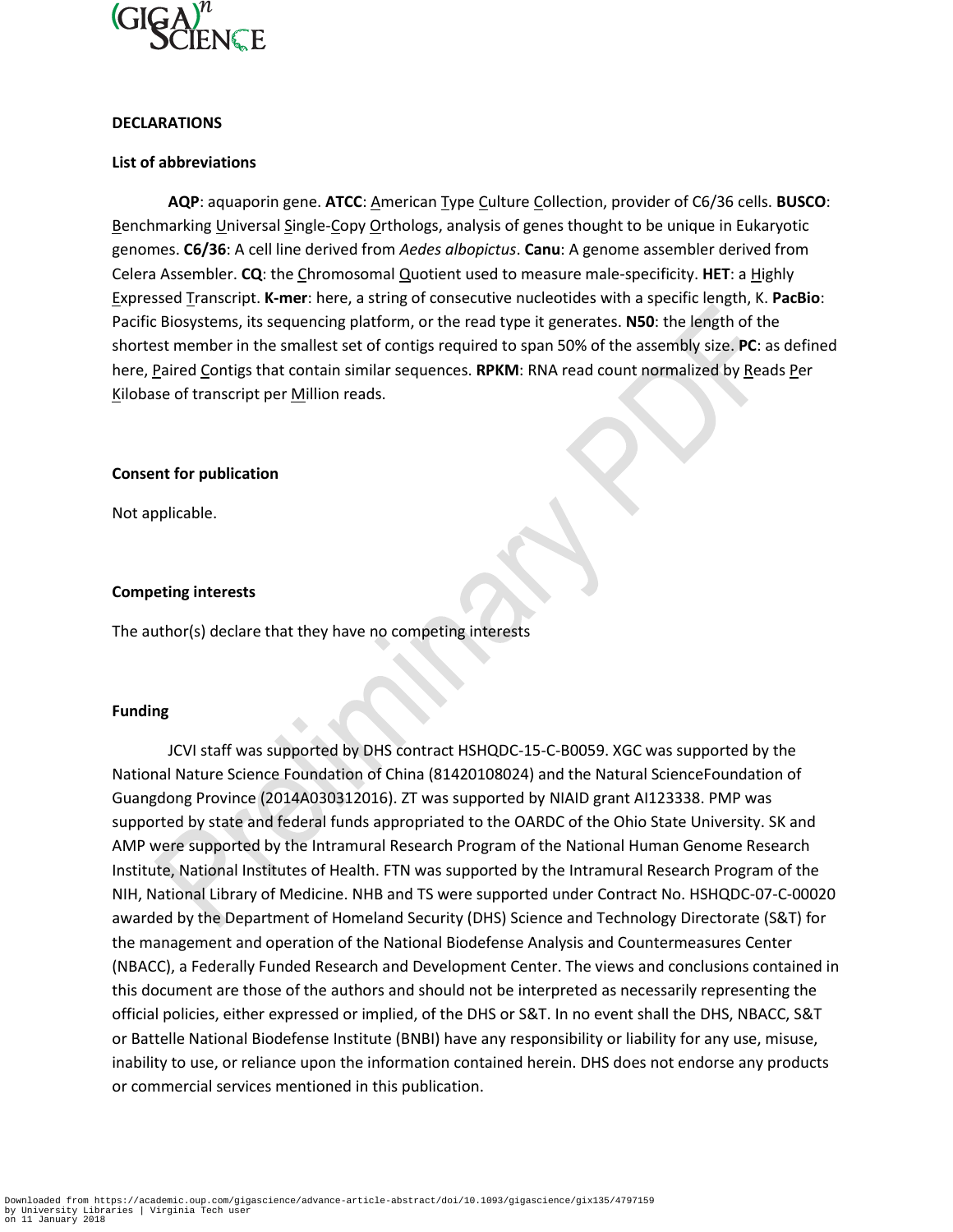

# **Authors' contributions**

Manuscript: JRM, PMP, RSS, ZT, IVS, MVS. Sample prep: KD. Karyotype: IVS, MVS, DMB, VP. Sequencing: RS. Assembly & sequence analysis: SK, AMP, JRM, GS. Repeats: DH. Liftover: BR. Annotation: FTN. Nix: ZT, XGC. Dicer: JRM. Flavivirus: RSS. Expression: PMP. Subtraction: JRM. Project conception: RS, TS, NHB, GGS, AMP, RSS.

## **Acknowledgements**

We are grateful for contributions from Chai Fungtammasan and Brett Hannigan at DNAnexus; Karen Beeri formerly at JCVI; Carlos J. Esquivel at OSU; Yang Wu at VT; Tracy Ferguson, Kisha Parker, and Wai Kwan Chung at NBACC.

# **REFERENCES**

- 1. Walker, T., et al., *Mosquito cell lines: history, isolation, availability and application to assess the threat of arboviral transmission in the United Kingdom.* Parasit Vectors, 2014. **7**: p. 382.
- 2. Lu, Z., *PubMed and beyond: a survey of web tools for searching biomedical literature.* Database, 2011. **2011**: p. baq036.
- 3. Singh, K.R.P., *Cell cultures derived from larvae of Aedes albopictus (Skuse) and Aedes aegypti (L.).* Current Science, 1967. **36**(19): p. 506-508.
- 4. Igarashi, A., *Isolation of a Singh's Aedes albopictus cell clone sensitive to Dengue and Chikungunya viruses.* J Gen Virol, 1978. **40**(3): p. 531-44.
- 5. Chiplonkar, J.M., et al., *Karyological studies on established mosquito cell lines.* Experientia, 1983. **39**(6): p. 608-10.
- 6. Wagh, U.V., et al., *Studies on characterization of mosquito cell lines.* Cytometry, 1984. **5**(4): p. 403-7.
- 7. ATCC, *Product Sheet: Aedes albopictus clone C6/36 (ATCC® CRL1660™)*. 2017.
- 8. Luo, R., et al., *SOAPdenovo2: an empirically improved memory-efficient short-read de novo assembler.* GigaScience, 2012. **1**(1): p. 18.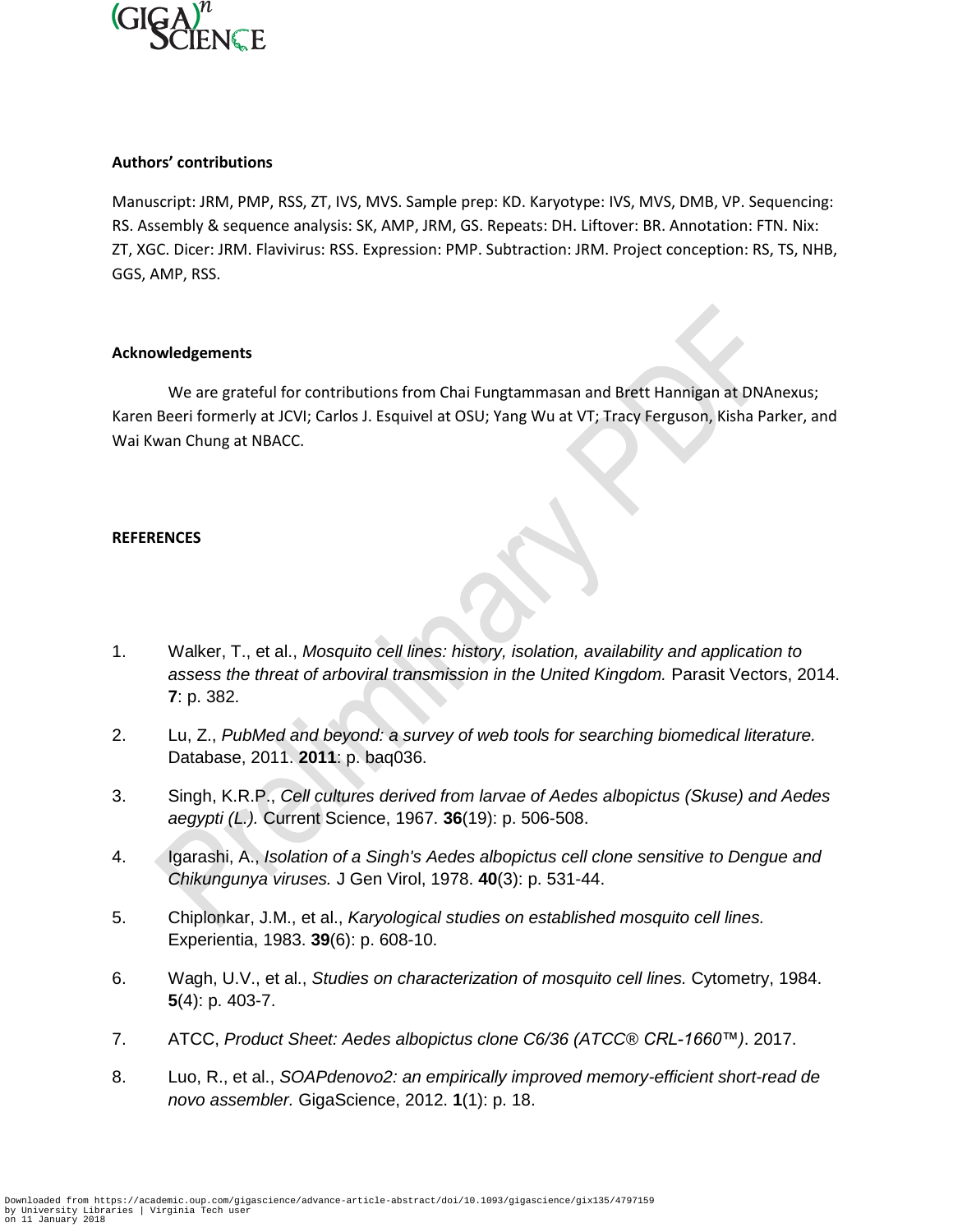

- 9. Dritsou, V., et al., *A draft genome sequence of an invasive mosquito: an Italian Aedes albopictus.* Pathog Glob Health, 2015. **109**(5): p. 207-20.
- 10. Chen, X.G., et al., *Genome sequence of the Asian Tiger mosquito, Aedes albopictus, reveals insights into its biology, genetics, and evolution.* Proc Natl Acad Sci U S A, 2015. **112**(44): p. E5907-15.
- 11. Giraldo-Calderon, G.I., et al., *VectorBase: an updated bioinformatics resource for invertebrate vectors and other organisms related with human diseases.* Nucleic Acids Res, 2015. **43**(Database issue): p. D707-13.
- 12. Goubert, C., et al., *De novo assembly and annotation of the Asian tiger mosquito (Aedes albopictus) repeatome with dnaPipeTE from raw genomic reads and comparative analysis with the yellow fever mosquito (Aedes aegypti).* Genome Biol Evol, 2015. **7**(4): p. 1192-205.
- 13. Nene, V., et al., *Genome sequence of Aedes aegypti, a major arbovirus vector.* Science, 2007. **316**(5832): p. 1718-23.
- 14. Dudchenko, O., et al., *De novo assembly of the Aedes aegypti genome using Hi-C yields chromosome-length scaffolds.* Science, 2017.
- 15. Matthews, T.C. and G.B. Craig, *Genetic heterozygosity in natural populations of the treehole mosquito Aedes triseriatus.* Annals of the Entomological Society of America, 1980. **73**(6): p. 739-743.
- 16. Alexander, D. *Quiver FAQ*. 2016 [cited 2017 June 27]; Available from: https://github.com/PacificBiosciences/GenomicConsensus/blob/master/doc/FAQ.rst.
- 17. Chin, C.S., et al., *Phased diploid genome assembly with single-molecule real-time sequencing.* Nat Methods, 2016. **13**(12): p. 1050-1054.
- 18. Coordinators, N.R., *Database Resources of the National Center for Biotechnology Information.* Nucleic Acids Res, 2017. **45**(D1): p. D12-D17.
- 19. Koren, S., et al., *Canu: scalable and accurate long-read assembly via adaptive k-mer weighting and repeat separation.* Genome Res, 2017. **27**(5): p. 722-736.
- 20. Maeder, H., et al. *PacBio® variant and consensus caller*. 2017 [cited 2017 June 27]; Available from: https://github.com/PacificBiosciences/GenomicConsensus.
- 21. Ferrari, J.A. and K.S. Rai, *Phenotypic correlates of genome size variation in Aedes albopictus.* Evolution, 1989. **43**(4): p. 895-899.
- 22. Sork, V.L., et al., *First Draft Assembly and Annotation of the Genome of a California Endemic Oak Quercus lobata Nee (Fagaceae).* G3 (Bethesda), 2016.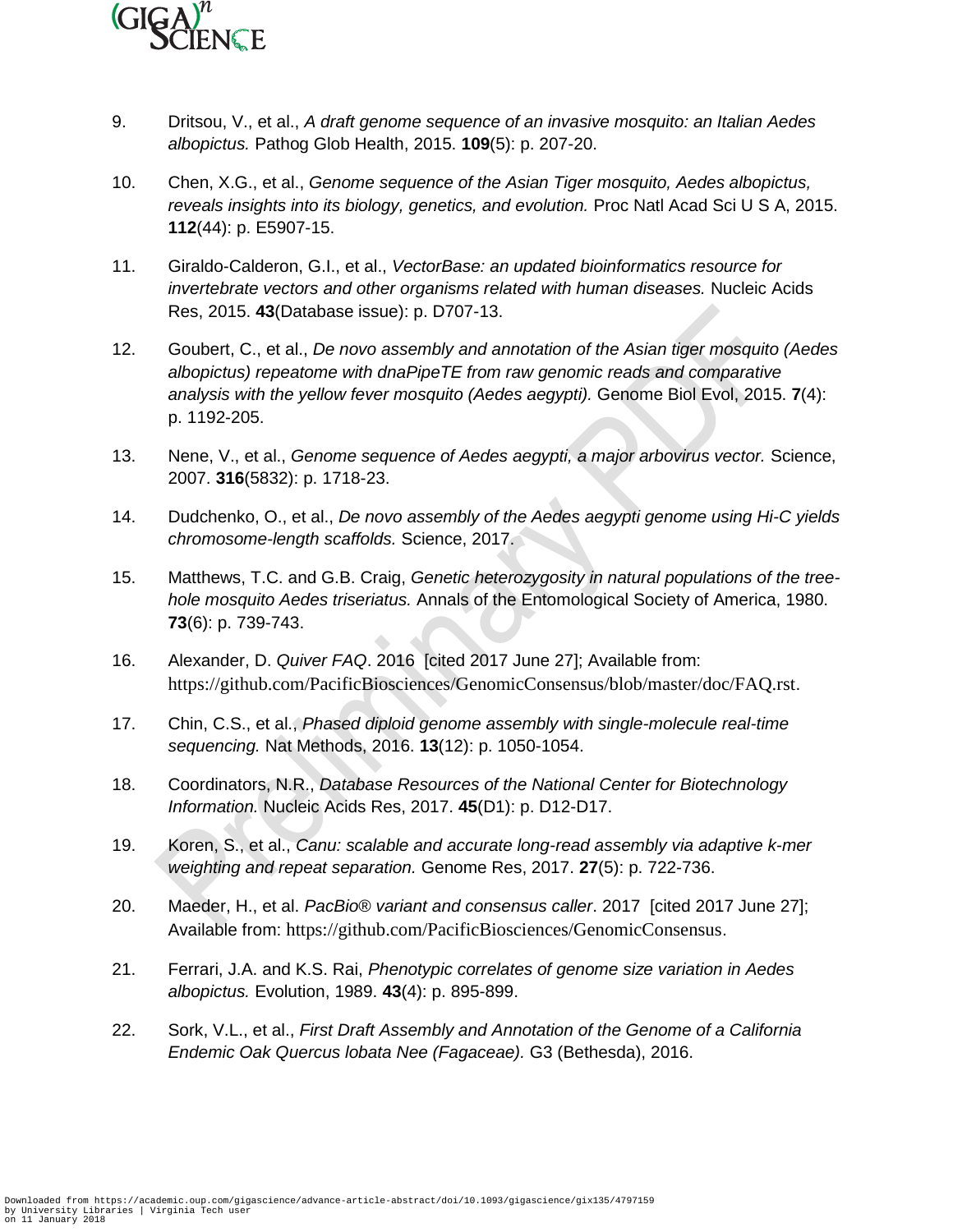

- 23. Simao, F.A., et al., *BUSCO: assessing genome assembly and annotation completeness with single-copy orthologs.* Bioinformatics, 2015. **31**(19): p. 3210-2.
- 24. NCBI. *NCBI Aedes albopictus Annotation Release 101*. 2017 [cited 2017 June 27]; Available from: https://www.ncbi.nlm.nih.gov/genome/annotation\_euk/Aedes\_albopictus/101/.
- 25. Kent, W.J. *Minimal Steps For LiftOver*. 2014 [cited 2017 June 27]; Available from: http://genomewiki.ucsc.edu/index.php/Minimal\_Steps\_For\_LiftOver.
- 26. Hall, A.B., et al., *SEX DETERMINATION. A male-determining factor in the mosquito Aedes aegypti.* Science, 2015. **348**(6240): p. 1268-70.
- 27. Hall, A.B., et al., *Radical remodeling of the Y chromosome in a recent radiation of malaria mosquitoes.* Proc Natl Acad Sci U S A, 2016. **113**(15): p. E2114-23.
- 28. Hall, A.B., et al., *Six novel Y chromosome genes in Anopheles mosquitoes discovered by independently sequencing males and females.* BMC Genomics, 2013. **14**: p. 273.
- 29. Hall, A.B., et al., *Insights into the preservation of the homomorphic sex-determining chromosome of Aedes aegypti from the discovery of a male-biased gene tightly linked to the M-locus.* Genome Biol Evol, 2014. **6**(1): p. 179-91.
- 30. Avila-Bonilla, R.G., et al., *Analysis of the miRNA profile in C6/36 cells persistently infected with dengue virus type 2.* Virus Res, 2017. **232**: p. 139-151.
- 31. Paterson, A., et al., *Mosquito densonucleosis viruses cause dramatically different infection phenotypes in the C6/36 Aedes albopictus cell line.* Virology, 2005. **337**(2): p. 253-61.
- 32. Brackney, D.E., et al., *C6/36 Aedes albopictus cells have a dysfunctional antiviral RNA interference response.* PLoS Negl Trop Dis, 2010. **4**(10): p. e856.
- 33. Morazzani, E.M., et al., *Production of virus-derived ping-pong-dependent piRNA-like small RNAs in the mosquito soma.* PLoS Pathog, 2012. **8**(1): p. e1002470.
- 34. Campbell, C.L., et al., *Aedes aegypti uses RNA interference in defense against Sindbis virus infection.* BMC Microbiol, 2008. **8**: p. 47.
- 35. Crochu, S., et al., *Sequences of flavivirus-related RNA viruses persist in DNA form integrated in the genome of Aedes spp. mosquitoes.* J Gen Virol, 2004. **85**(Pt 7): p. 1971-80.
- 36. Chen, S., et al., *Genetic, biochemical, and structural characterization of a new densovirus isolated from a chronically infected Aedes albopictus C6/36 cell line.* Virology, 2004. **318**(1): p. 123-33.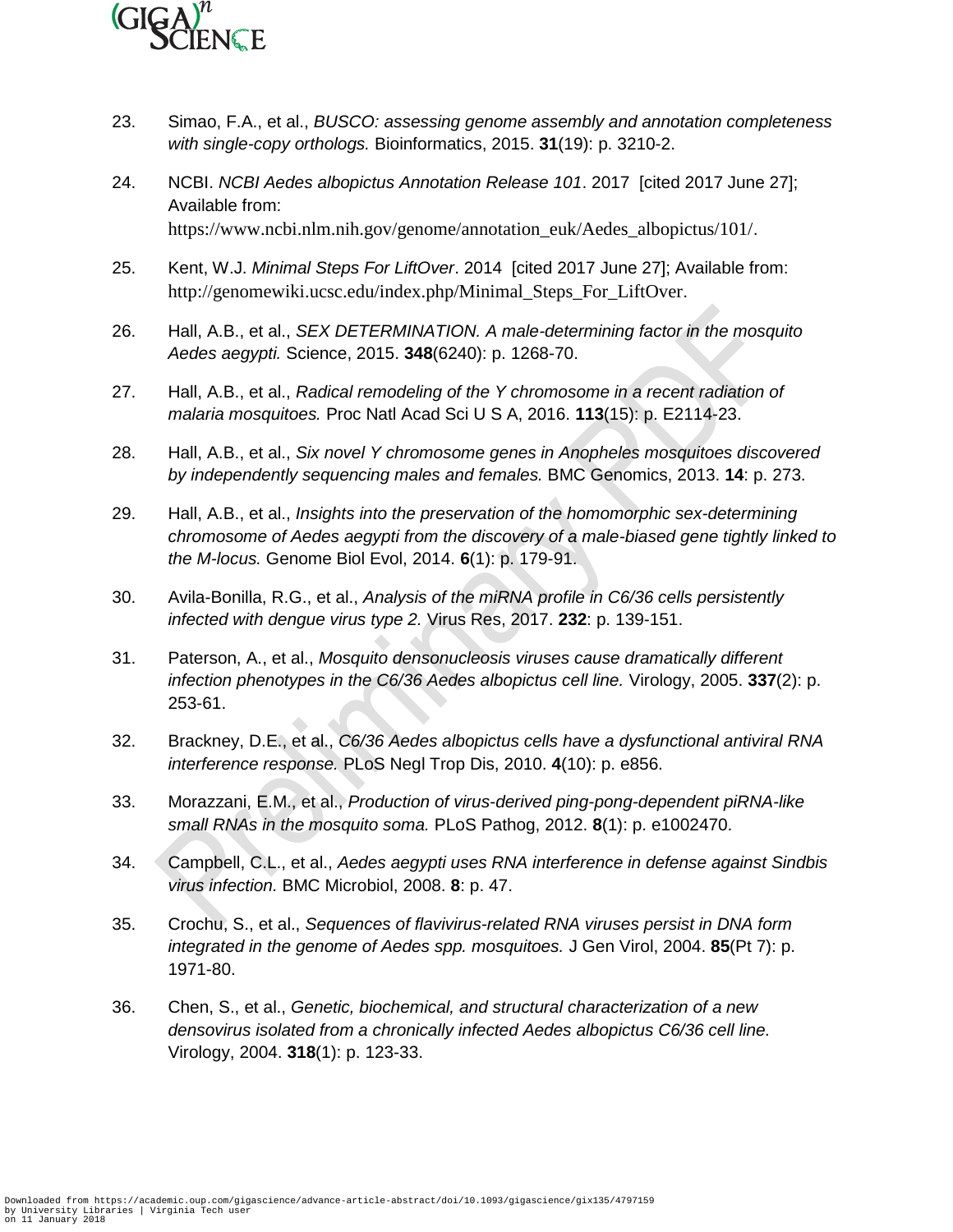

- 37. Huang da, W., B.T. Sherman, and R.A. Lempicki, *Systematic and integrative analysis of large gene lists using DAVID bioinformatics resources.* Nat Protoc, 2009. **4**(1): p. 44-57.
- 38. Huang da, W., B.T. Sherman, and R.A. Lempicki, *Bioinformatics enrichment tools: paths toward the comprehensive functional analysis of large gene lists.* Nucleic Acids Res, 2009. **37**(1): p. 1-13.
- 39. Esquivel, C.J., B.J. Cassone, and P.M. Piermarini, *A de novo transcriptome of the Malpighian tubules in non-blood-fed and blood-fed Asian tiger mosquitoes Aedes albopictus: insights into diuresis, detoxification, and blood meal processing.* PeerJ, 2016. **4**: p. e1784.
- 40. Yang, Z., et al., *Dynamic expression of genes encoding subunits of inward rectifier potassium (Kir) channels in the yellow fever mosquito Aedes aegypti.* Comp Biochem Physiol B Biochem Mol Biol, 2017. **204**: p. 35-44.
- 41. Yang, L., D.L. Denlinger, and P.M. Piermarini, *The diapause program impacts renal excretion and molecular expression of aquaporins in the northern house mosquito, Culex pipiens.* J Insect Physiol, 2017. **98**: p. 141-148.
- 42. Drake, L.L., et al., *The Aquaporin gene family of the yellow fever mosquito, Aedes aegypti.* PLoS One, 2010. **5**(12): p. e15578.
- 43. Drake, L.L., S.D. Rodriguez, and I.A. Hansen, *Functional characterization of aquaporins and aquaglyceroporins of the yellow fever mosquito, Aedes aegypti.* Sci Rep, 2015. **5**: p. 7795.
- 44. Liu, K., et al., *Aquaglyceroporin function in the malaria mosquito Anopheles gambiae.* Biol Cell, 2016. **108**(10): p. 294-305.
- 45. Liu, K., et al., *Aquaporin water channel AgAQP1 in the malaria vector mosquito Anopheles gambiae during blood feeding and humidity adaptation.* Proc Natl Acad Sci U S A, 2011. **108**(15): p. 6062-6.
- 46. Raphemot, R., et al., *Discovery and characterization of a potent and selective inhibitor of Aedes aegypti inward rectifier potassium channels.* PLoS One, 2014. **9**(11): p. e110772.
- 47. Raphemot, R., et al., *Eliciting renal failure in mosquitoes with a small-molecule inhibitor of inward-rectifying potassium channels.* PLoS One, 2013. **8**(5): p. e64905.
- 48. Swale, D.R., et al., *An insecticide resistance-breaking mosquitocide targeting inward rectifier potassium channels in vectors of Zika virus and malaria.* Sci Rep, 2016. **6**: p. 36954.
- 49. Piermarini, P.M., et al., *Localization and role of inward rectifier K(+) channels in Malpighian tubules of the yellow fever mosquito Aedes aegypti.* Insect Biochem Mol Biol, 2015. **67**: p. 59-73.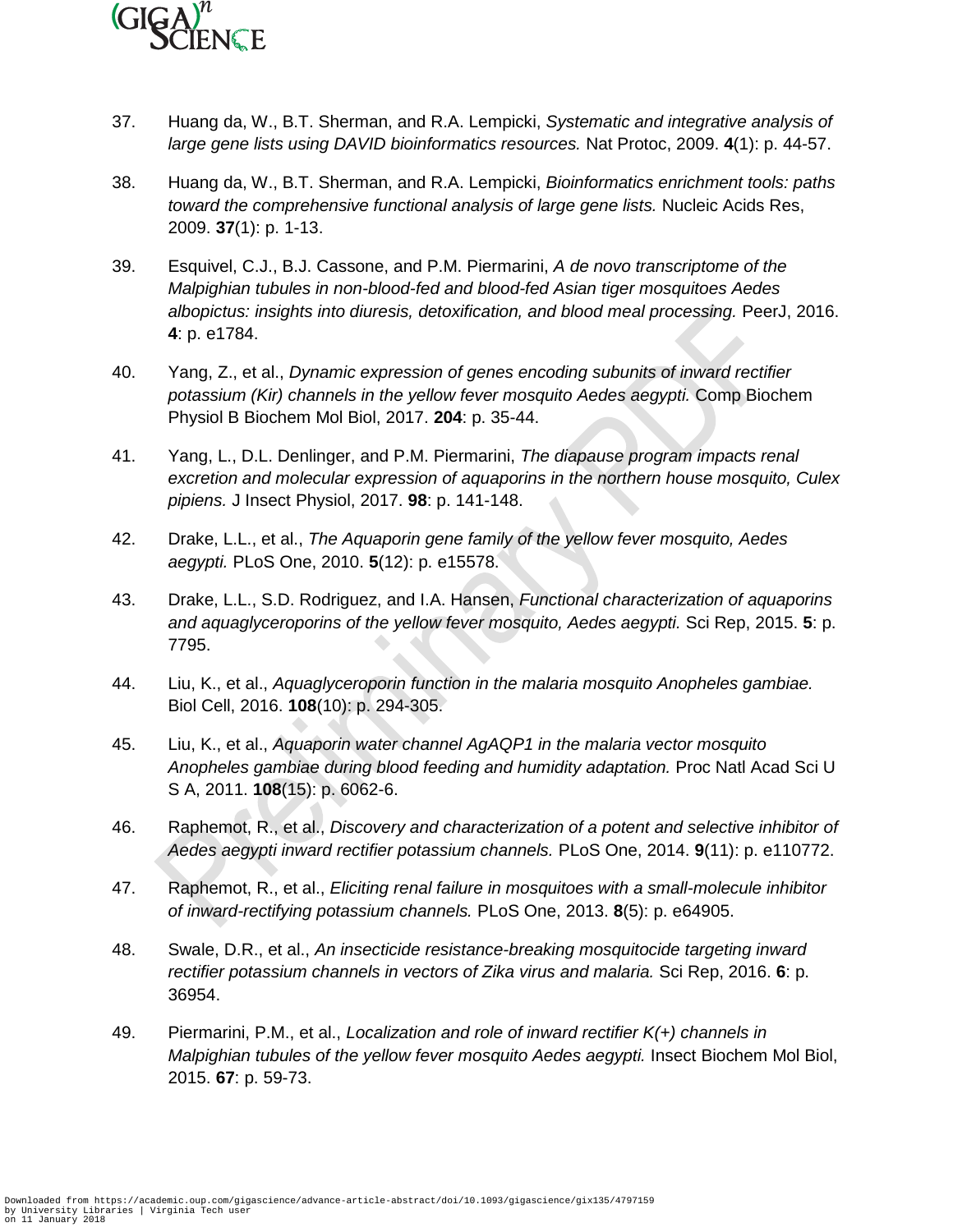

- 50. Raphemot, R., et al., *Molecular and functional characterization of Anopheles gambiae inward rectifier potassium (Kir1) channels: a novel role in egg production.* Insect Biochem Mol Biol, 2014. **51**: p. 10-9.
- 51. Rouhier, M.F., et al., *Pharmacological validation of an inward-rectifier potassium (Kir) channel as an insecticide target in the yellow fever mosquito Aedes aegypti.* PLoS One, 2014. **9**(6): p. e100700.
- 52. Daly, G.M., et al., *Host Subtraction, Filtering and Assembly Validations for Novel Viral Discovery Using Next Generation Sequencing Data.* PLoS One, 2015. **10**(6): p. e0129059.
- 53. Moser, L.A., et al., *A Universal Next-Generation Sequencing Protocol To Generate Noninfectious Barcoded cDNA Libraries from High-Containment RNA Viruses.* mSystems, 2016. **1**(3).
- 54. Jiao, W.B. and K. Schneeberger, *The impact of third generation genomic technologies on plant genome assembly.* Curr Opin Plant Biol, 2017. **36**: p. 64-70.
- 55. Adey, A., et al., *The haplotype-resolved genome and epigenome of the aneuploid HeLa cancer cell line.* Nature, 2013. **500**(7461): p. 207-11.
- 56. Weisenfeld, N.I., et al., *Direct determination of diploid genome sequences.* Genome Res, 2017. **27**(5): p. 757-767.
- 57. Seo, J.S., et al., *De novo assembly and phasing of a Korean human genome.* Nature, 2016. **538**(7624): p. 243-247.
- 58. Eleftherianos, I., et al., *ATP-sensitive potassium channel (K(ATP))-dependent regulation of cardiotropic viral infections.* Proc Natl Acad Sci U S A, 2011. **108**(29): p. 12024-9.
- 59. Rouhier, M.F. and P.M. Piermarini, *Identification of life-stage and tissue-specific splice variants of an inward rectifying potassium (Kir) channel in the yellow fever mosquito Aedes aegypti.* Insect Biochem Mol Biol, 2014. **48**: p. 91-9.
- 60. Piermarini, P.M., et al., *Cloning and functional characterization of inward-rectifying potassium (Kir) channels from Malpighian tubules of the mosquito Aedes aegypti.* Insect Biochem Mol Biol, 2013. **43**(1): p. 75-90.
- 61. Overend, G., et al., *A comprehensive transcriptomic view of renal function in the malaria vector, Anopheles gambiae.* Insect Biochem Mol Biol, 2015. **67**: p. 47-58.
- 62. Tsujimoto, H., et al., *Organ-specific splice variants of aquaporin water channel AgAQP1 in the malaria vector Anopheles gambiae.* PLoS One, 2013. **8**(9): p. e75888.
- 63. Pendleton, M., et al., *Assembly and diploid architecture of an individual human genome via single-molecule technologies.* Nat Methods, 2015. **12**(8): p. 780-6.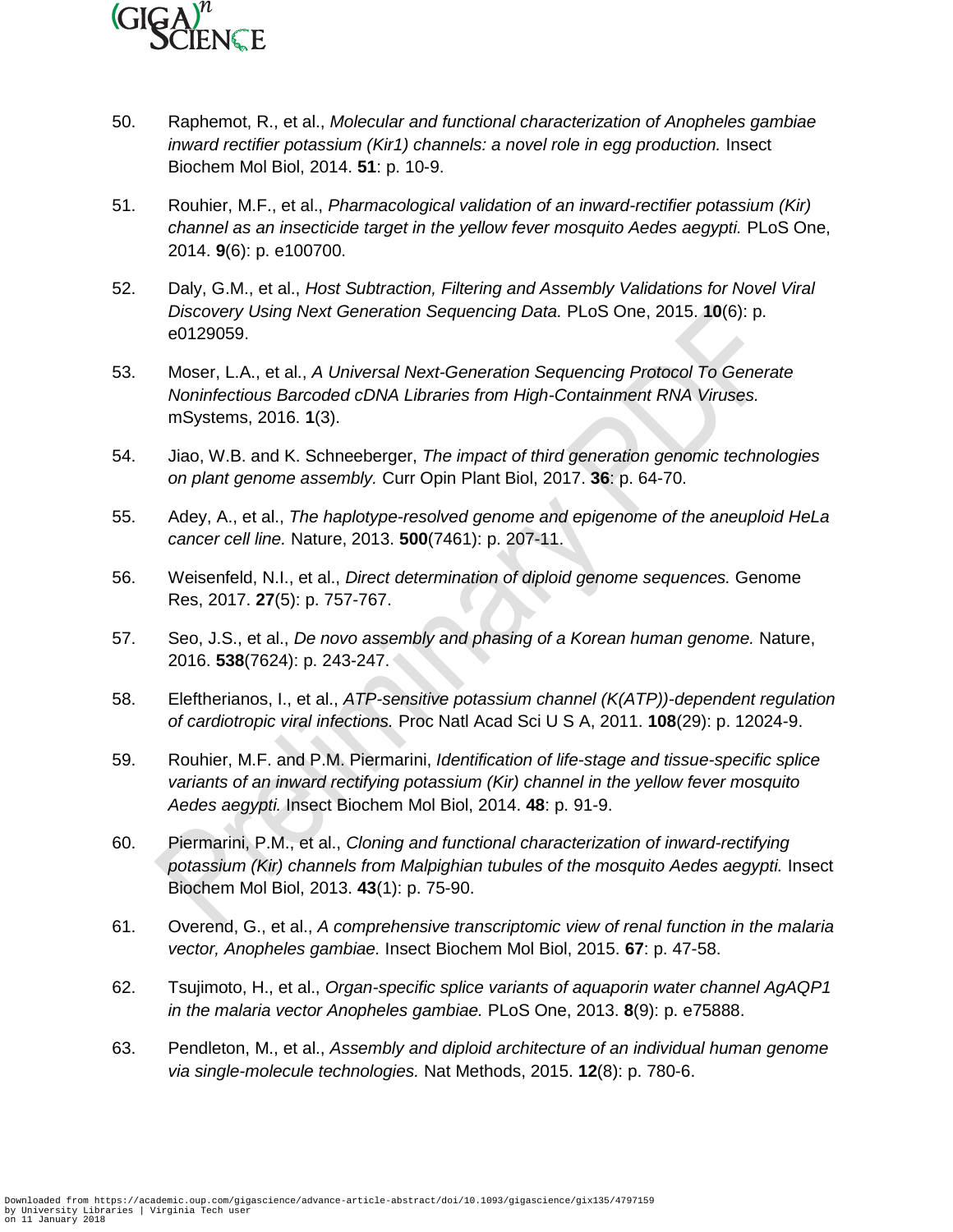

- 64. Meyers, E. *Damasker: The Dazzler Repeat Masking Suite*. 2016 [cited 2016 hash ebc0de1a]; Available from: https://github.com/thegenemyers/DAMASKER.
- 65. Walenz, B. *Canu Version 1.3+* 2016 [cited 2016 hash d3dce1f449f403a250393d02868a1c6c14af62e6]; Available from: https://github.com/marbl/canu/releases.
- 66. Koren, S. *ArrowGrid*. 2017 [cited 2017 June 27]; Available from: https://github.com/skoren/ArrowGrid.
- 67. Smit, A.F.A. and R. Hubley. *RepeatModeler Open-1.0.* 2015 [cited 2016 Aug 29]; Available from: http://www.repeatmasker.org/.
- 68. Price, A.L., N.C. Jones, and P.A. Pevzner, *De novo identification of repeat families in large genomes.* Bioinformatics, 2005. **21**(suppl 1): p. i351-i358.
- 69. Bao, Z. and S.R. Eddy, *Automated de novo identification of repeat sequence families in sequenced genomes.* Genome research, 2002. **12**(8): p. 1269-1276.
- 70. Benson, G., *Tandem repeats finder: a program to analyze DNA sequences.* Nucleic acids research, 1999. **27**(2): p. 573-580.
- 71. Wootton, J.C. and S. Federhen, *Statistics of local complexity in amino acid sequences and sequence databases.* Computers & Chemistry, 1993. **17**(2): p. 149-163.
- 72. Vurture, G.W., et al., *GenomeScope: Fast reference-free genome profiling from short reads.* Bioinformatics, 2017.
- 73. Langmead, B. and S.L. Salzberg, *Fast gapped-read alignment with Bowtie 2.* Nat Methods, 2012. **9**(4): p. 357-9.
- 74. Li, H., et al., *The Sequence Alignment/Map format and SAMtools.* Bioinformatics, 2009. **25**(16): p. 2078-9.
- 75. Quinlan, A.R. and I.M. Hall, *BEDTools: a flexible suite of utilities for comparing genomic features.* Bioinformatics, 2010. **26**(6): p. 841-2.
- 76. Kurtz, S., et al., *Versatile and open software for comparing large genomes.* Genome Biol, 2004. **5**(2): p. R12.
- 77. Istrail, S., et al., *Whole-genome shotgun assembly and comparison of human genome assemblies.* Proc Natl Acad Sci U S A, 2004. **101**(7): p. 1916-21.
- 78. Altschul, S.F., et al., *Basic local alignment search tool.* J Mol Biol, 1990. **215**(3): p. 403- 10.
- 79. NCBI. *The NCBI Eukaryotic Genome Annotation Pipeline*. 2016 [cited 2017 June 27]; Available from: https://www.ncbi.nlm.nih.gov/genome/annotation\_euk/process/.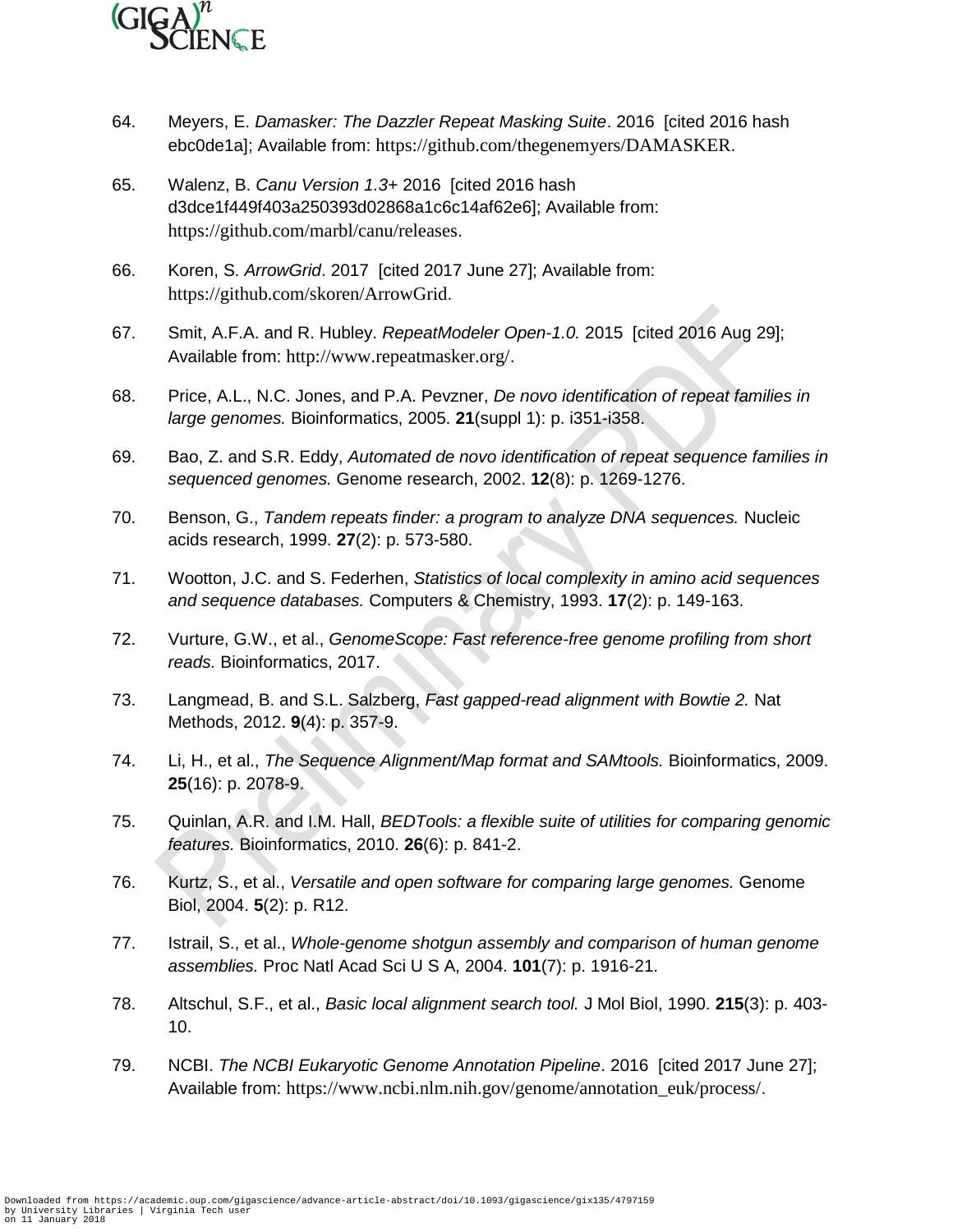

- 80. Kent, W.J., *BLAT—the BLAST-like alignment tool.* Genome research, 2002. **12**(4): p. 656-664.
- 81. Smit, A.F.A., R. Hubley, and P. Green. *RepeatMasker Open-4.0*. 2015 [cited 2016 Aug 29]; Available from: http://www.repeatmasker.org/.
- 82. Langmead, B., et al., *Ultrafast and memory-efficient alignment of short DNA sequences to the human genome.* Genome Biol, 2009. **10**(3): p. R25.
- 83. Miller, JR et al. (2017) Supporting data from "Analysis of the *Aedes albopictus* C6/36 genome provides insight into cell line utility for viral propagation". GigaScience Database. http://dx.doi.org/10.5524/100401

84. Hu, X., et al., The genomic sequence of the Chinese hamster ovary (CHO)-K1 cell line. Nature Biotech, 2011. **29**: p. 735-741.

85. Lewis, N., et al. Genomic landscapes of Chinese hamster ovary cell lines as revealed by the Cricetulus griseus draft genome. Nature Biotech, 2013. **31**: p. 759-765.

86. Hammon, S., et al. Genomic sequencing and analysis of a Chinese hamster ovary cell line using Illumina sequencing technology. BMC Genomics, 2011. **12**:67.



**Figure 1**. Three karyotypes of the C6/36 *Ae. albopictus* cell line. Chromosomes are labeled chr1for the shortest, chr2 for the longest, and chr3 for the intermediate size chromosomes within each image. 1a: Cell has three normal paired chromosomes. An additional acrocentric chromosome pair has a short arm indicating deletion or translocation to elsewhere. An additional short haploid chromosome is unpaired. 1b: Cell has chromosomes with pairs slightly separated. Chr1 appears normal. The other chromosomes are abnormal, possibly due to translocation of most of one arm of chr2 to one arm of chr3. 1c: Cell with chromosome pairs separated. Chr1, chr2, and chr3 appear normal. The chr1 homologous pairs overlap.

 $\overline{\phantom{0}}$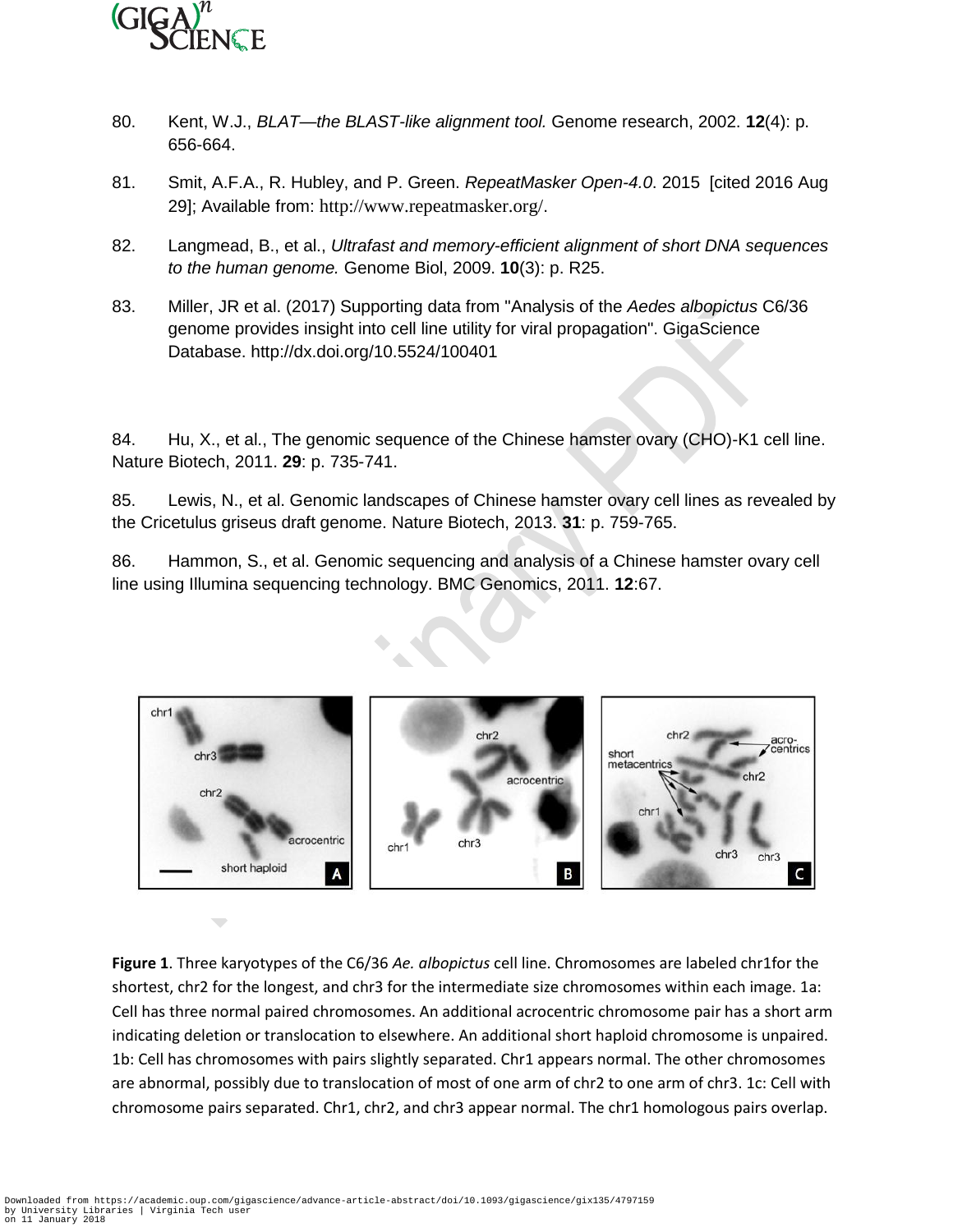

There are several additional short metacentric and acrocentric chromosomes shown by arrows. The 5 μm scale bar applies to all three images.



**Figure 2. Contig size vs coverage.** Each bar in the scatter plot represents one contig to which short reads were mapped. The 1832 contigs with mode coverage in the  $18X \pm 6X$  range collectively span 95.82% of the assembled bases, but there are a few large contigs with  $36X \pm 6X$  coverage. The apparent bi-modal distribution suggests that the ~18X contigs could contain separate representations of heterozygous loci, while the ~36X contigs could contain the consensus of both alleles from less heterozygous loci.